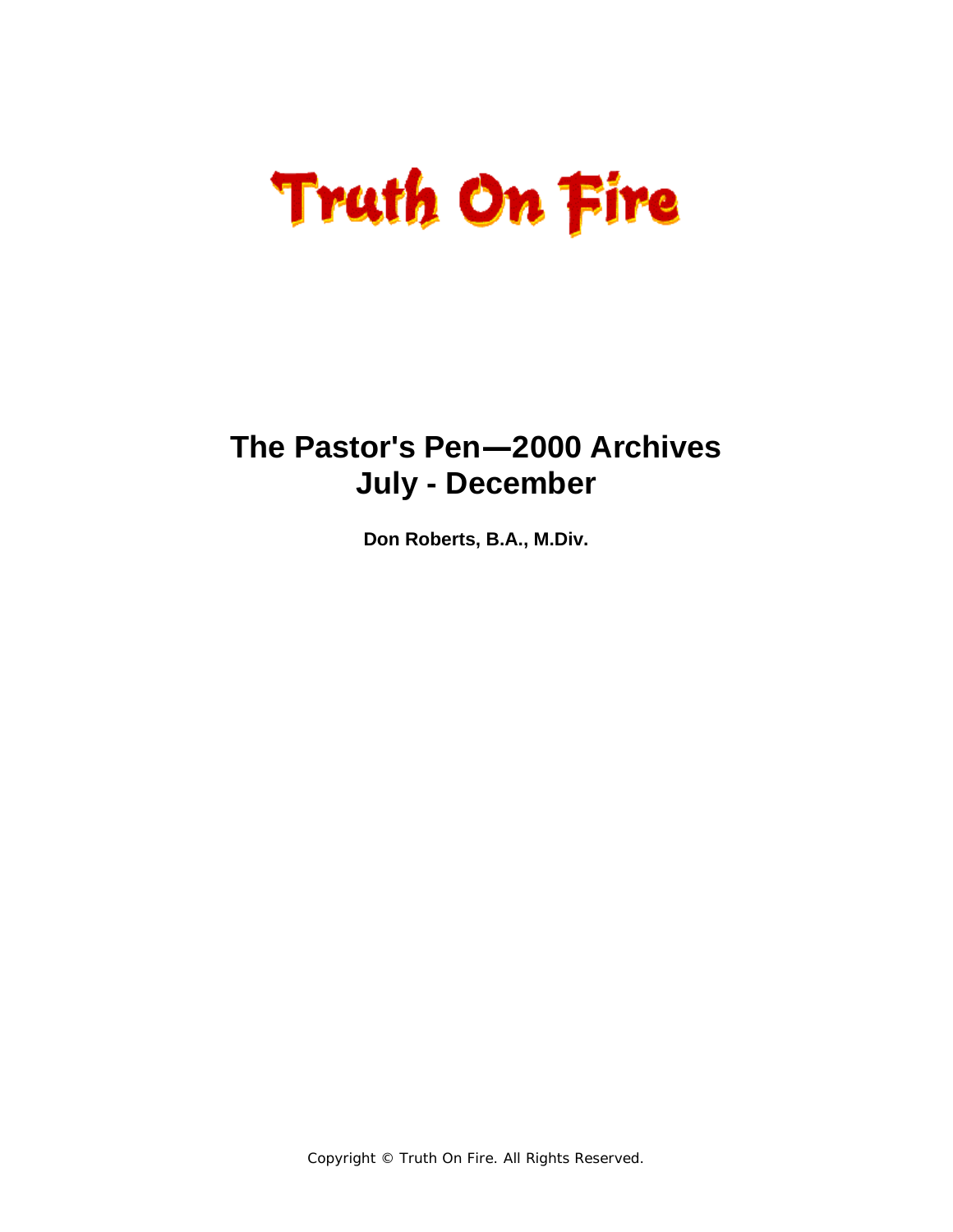<span id="page-1-0"></span>

# **Table of Contents**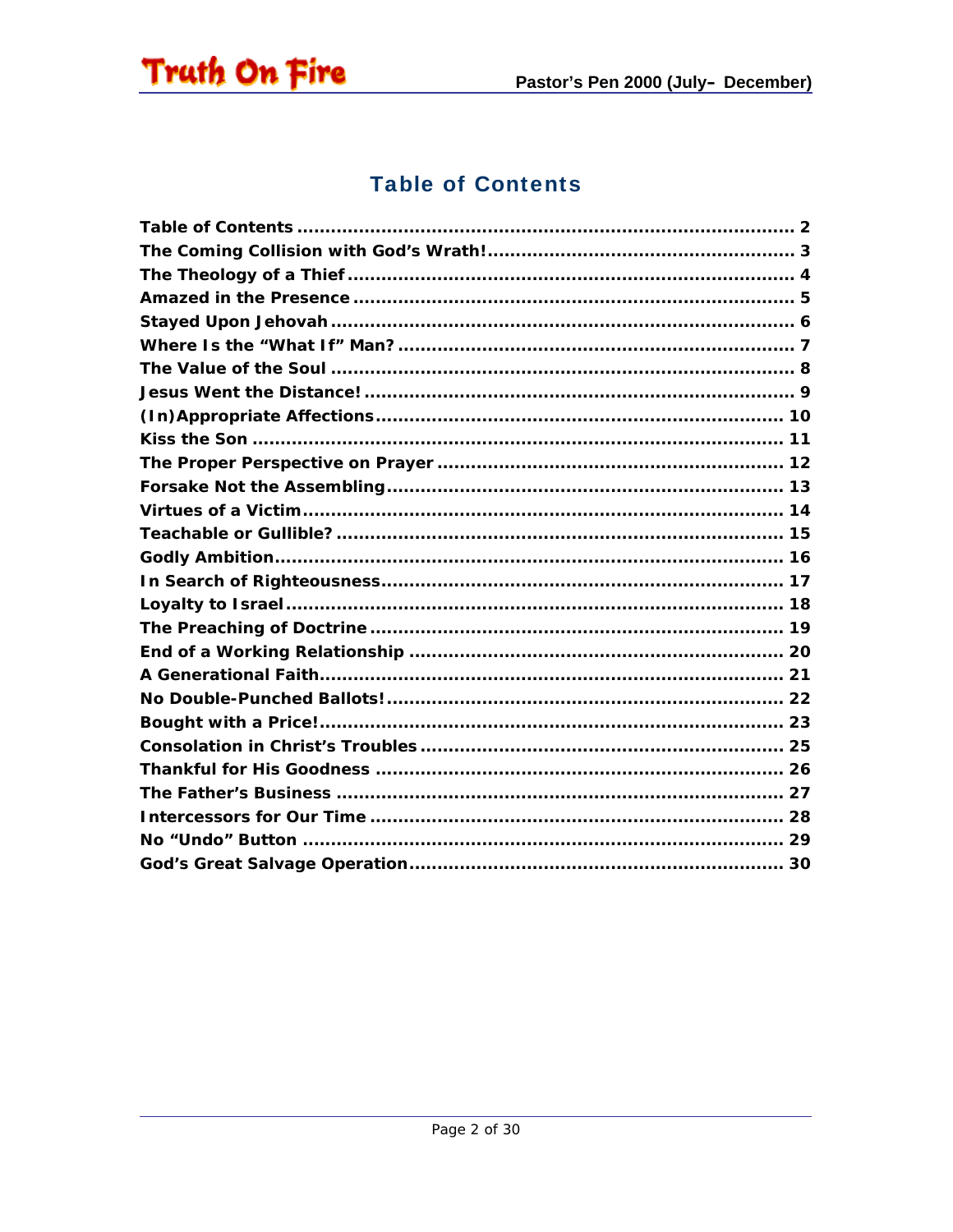<span id="page-2-0"></span>

## The Coming Collision with God's Wrath!

Wednesday, June  $28<sup>th</sup>$ , was quite a news day. At the forefront of national events were two significant Supreme Court decisions—one overturning a Nebraska law that banned partial birth abortions, another upholding the right of the Boy Scouts of America to restrict association membership based on ideological principle. The latter was a blessing. It is always cause for rejoicing (no matter how short-lived that may be) when morality and conscience withstand the juggernaut of homosexual rights. The abortion ruling, on the other hand, was a curse!

Key in the public debate over abortion is the issue of viability; that is, the point at which the fetus is deemed capable of surviving outside the womb. There is no debate with God! The Psalmist wrote, "*I am fearfully and wonderfully made…My substance was not hid from thee, when I was made in secret…Thine eyes did see my substance, yet being unperfect; and in thy book all my members were written, which in continuance were fashioned, when as yet there was none of them*" (Psalm 139:14-16). The Lord told Jeremiah, "*Before I formed thee in the belly I knew thee*" (Jeremiah 1:5). Can there be any doubt that life begins at conception?

Justice Sandra Day O'Connor (concurring) said the law infringed upon "a woman's right to terminate her pregnancy" and was therefore unconstitutional. Justice Scalia (dissenting) offered this rebuttal. "It is a value judgment" he said, "dependent upon how much one respects (or believes society ought to respect) the life of a partially delivered fetus, and how much one respects (or believes society ought to respect) the freedom of the woman who gave it life to kill it." He added, "The notion that the Constitution of the United States, designed, among other things, to 'establish Justice, insure domestic Tranquility, and secure the Blessings of Liberty to ourselves and our Posterity,' prohibits the States from simply banning this visibly brutal means of eliminating our half-born posterity is quite simply absurd." May the Lord increase his tribe!

Brethren, I believe that government sanction of these two abominations—the execution of the unborn and the exoneration of sexual deviance—puts us on a collision course with God's wrath! We have become so proud of our liberality! We have broken the shackles of closed-minded restraint! God will break us with the liberality of His fierce wrath! Do not imagine for a moment that the LORD's anger will be assuaged by the outcome of a national election!

The Church is both the problem and the ultimate solution! God's people must rediscover a three thousand year-old promise: "*If my people, which are called by my name, shall humble themselves, and pray, and seek my face, and turn from their wicked ways; then will I hear from heaven, and will forgive their sin, and will heal their land*" (II Chronicles 7:14). The Puritan John Owen wisely observed, "For the most part we live upon successes, not promises: unless we see and feel the print of victories, we will not believe." God is looking for a people willing to believe the promise, meet the conditions, and reap the benefits! If God spared Nineveh, there is hope for us!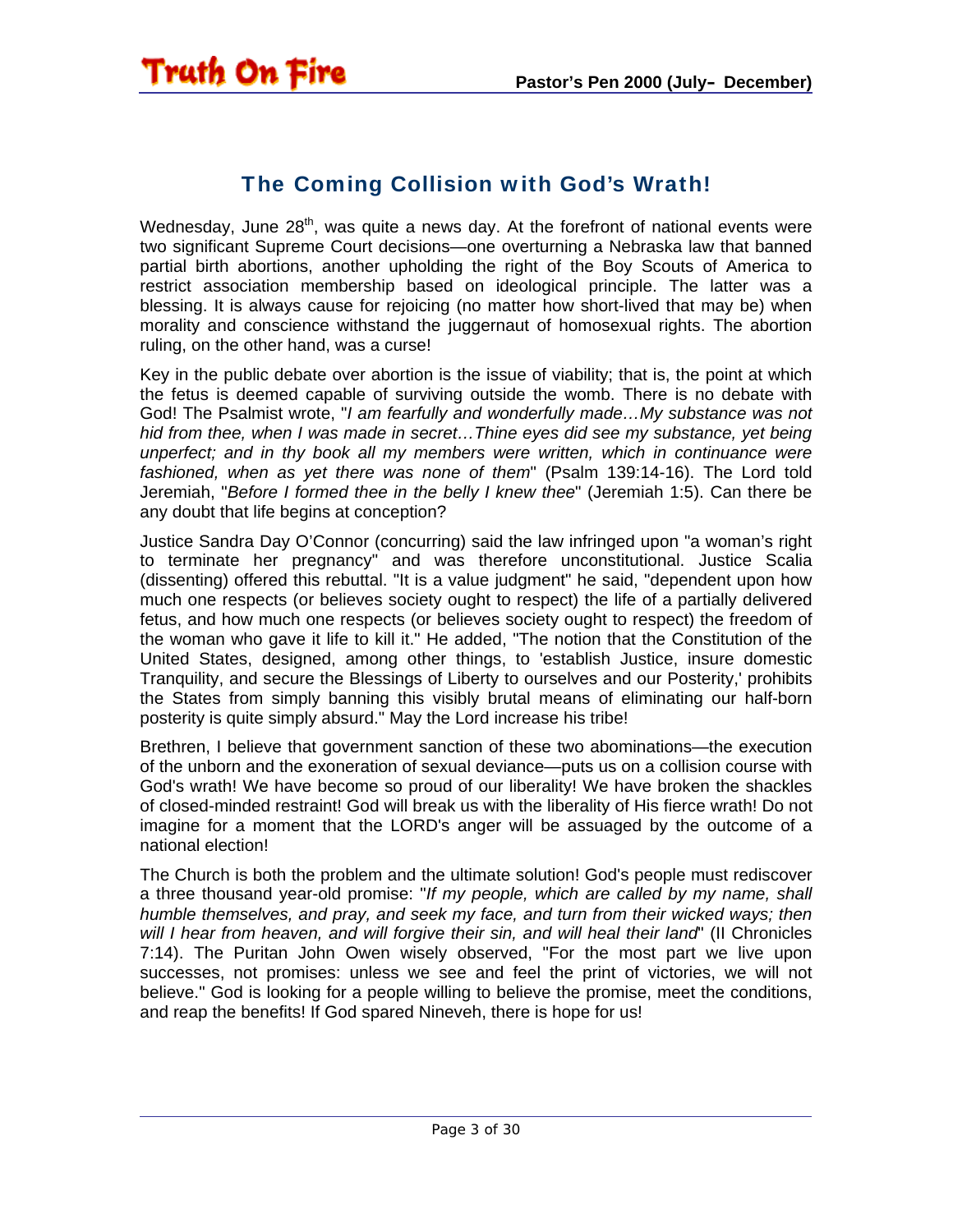# The Theology of a Thief

<span id="page-3-0"></span>**Truth On Fire** 

What image comes to mind when you hear the word "theology"? Its strict definition is the study of God. In practical terms, it is the pursuit of God's truth as revealed in the inspired words of Scripture. One of the unfortunate realities of Church history is the virtual relegation of theological studies to institutional classrooms. Can you visualize the professor behind his lectern with a ream of meticulous notes? Do you envision the seminarian burning the midnight oil in preparation for the next rigorous doctrinal exam? These images are misleading!

I would like to reacquaint you with a man whose grasp of theological truth came at a most unique time in the least likely of circumstances. It resulted in his soul's salvation! He is not to be found in the halls of higher learning, but on the hill of deepest suffering. He is not a cultivated gentleman, but rather a convicted felon. He is one of two thieves crucified with the Lord Jesus Christ. His gruesome end became a glorious beginning!

In Luke 23:39-42 we read, "And one of the malefactors which were hanged railed on Him, saying, 'If thou be Christ, save thyself and us.' But the other answering rebuked him, saying, 'Dost not thou fear God, seeing thou art in the same condemnation? And we indeed justly; for we receive the due reward of our deeds: but this man hath done nothing amiss.' And he said unto Jesus, 'Lord, remember me when thou comest into thy kingdom.' And Jesus said unto him, 'Verily I say unto thee, To day thou shalt be with me in paradise.'" The companion text of Matthew 27:38-44 tells us that (1) both malefactors were thieves, (2) the chief priests, scribes and elders had reviled and mocked him repeatedly, and (3) both thieves had cast the same in his teeth. The Father who covered the earth with darkness from the sixth hour until the ninth also commanded the light to shine in the heart of this repentant thief. What a transformation did grace perform!

Consider this thief's theology! He is aware that one's fear of (and standing with) God is paramount in importance. This brings forth a rebuke to the second thief, who, at the brink of eternal damnation, is concerned primarily with his physical life. He acknowledges the outworking of justice, and his punishment as the due reward of his sin. He testifies to the sinless nature of Christ, the Son of God, who has done nothing amiss. He called Jesus Lord. This indeed was a title of respect, but his request indicates recognition of sovereign authority. He knows that Jesus will die, but also believes that death will ultimately surrender all its rights to this sinless King. The words *remember me* appeal to His mercy as the Sinless Sovereign. In essence he is saying, "You are a King both mighty and merciful! I desire to be under your kingdom rule! I am requesting your merciful inclusion of my wretched soul in your future reign!" The request was granted and confirmed immediately!

Brethren, this is theology in shoe leather! Its possessors (not professors) can walk through the valley of the shadow of death, and fear no evil! Oh, that this thief's theology would populate the pews of America's Churches! Is it yours?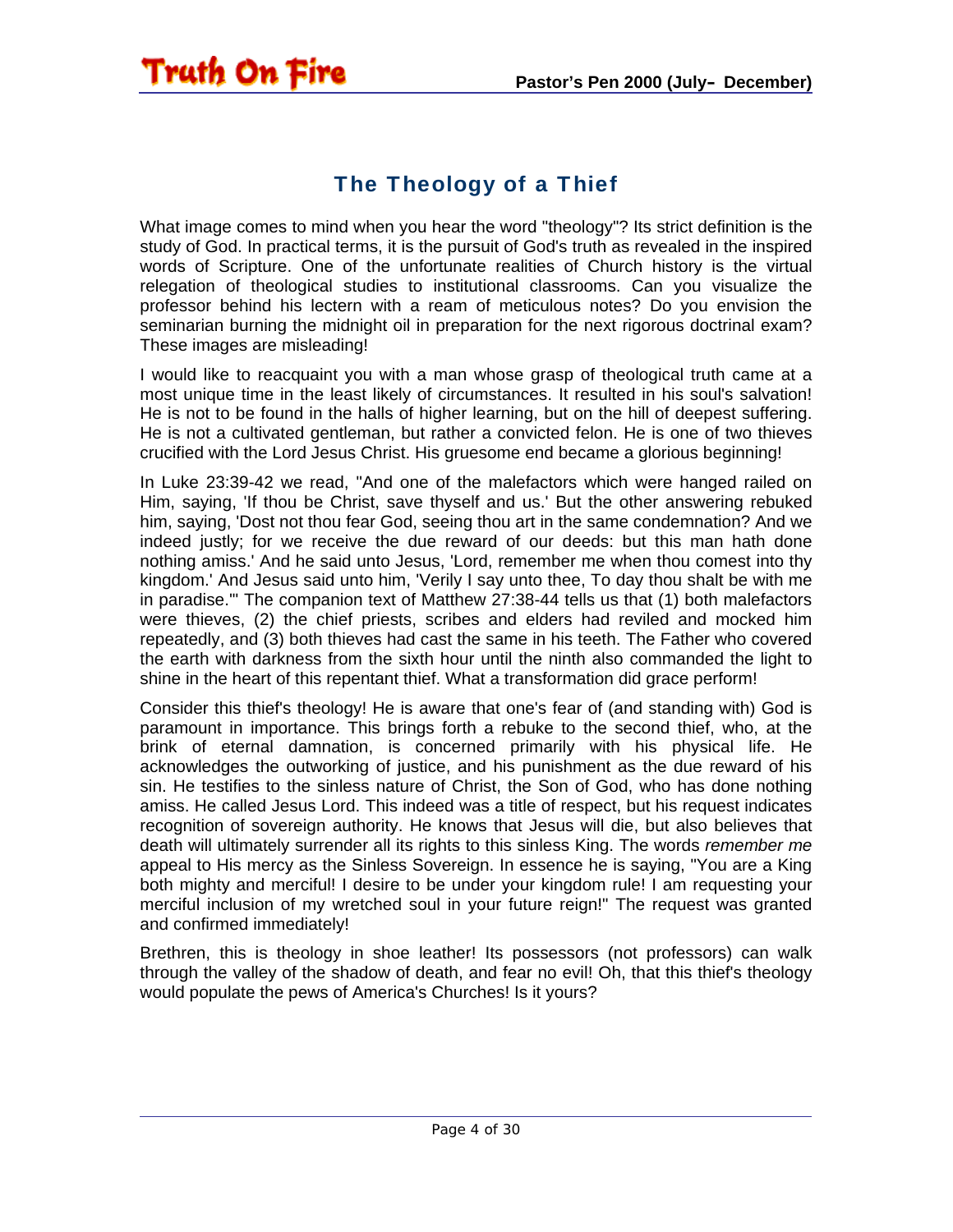#### Amazed in the Presence

<span id="page-4-0"></span>Truth On Fire

I am in total agreement with Charles Gabriel, who wrote these lyrics: "I stand amazed in the presence of Jesus the Nazarene, and wonder how He could love me, a sinner condemned unclean!" Each time I sing that Gospel favorite, I am reminded of the mindboggling grace and longsuffering of the Lord Jesus Christ, Who loved me, and gave Himself for me! Serious reflection also prompts me to ask myself the inverse of that affirmation; that is, does Jesus stand amazed in my presence? At first blush that may sound like an oddity, but be assured it is Biblical!

The New Testament tells us that Jesus "marveled" (was struck with wonder and amazement) on two separate occasions. In Matthew 8:5-13, we find the record of the centurion's approach to Jesus at Capernaum. He explained that he had a palsied servant in grievous torment. Jesus offered to come to his house, and heal the man. The centurion countered that this was not necessary, insisting that a simple word of authority spoken by the One with ultimate authority would suffice. He continued to expound upon this conviction from his own experience as a military commander, wielding authority and exacting obedience via the spoken word! Jesus marveled at his discernment, and told His followers that He had not found "*so great faith, no, not in Israel*" (v.10). Jesus sent him on his way, saying, "*as thou hast believed, so be it done unto thee*" (v.13). The wise man will find here a wealth of insight regarding the true nature of faith, and the Lord's strong emotional response to it!

Mark 6:1-6 records the second incident. Jesus returned for a visit to Nazareth, and taught in the synagogue on the Sabbath day. No doubt He had taught here on prior occasions. It is no stretch to assume that the boy of twelve who engaged the doctors of law at Jerusalem would continue to be about His Father's business throughout the next eighteen years until His baptism. The residents of Nazareth were both astonished and offended at His wisdom and mighty works! They knew Him so well, yet knew Him not at all! For nearly three decades the very righteousness of God had been lived out before them in sinless beauty and Divine perfection. It was now being rejected! In no place was Light more abundant, nor darkness more prevalent! Jesus "*marveled because of their unbelief*" (v.6).

I dare say that our meditations seldom take us into this spiritual arena. The Scriptures teach us that Jesus was (and can be) struck with amazement! In both instances it was faith (or the lack thereof) that evoked His response.

Brethren, perhaps we ought to ask ourselves this question: Is Jesus amazed in my presence? Does He marvel at me? If so, what is His provocation? Is it a robust faith anchored in Him that possesses all power (authority) in heaven and in earth? Or is it hardness of heart through unbelief, notwithstanding the goodness of God that leads men to repentance?

Here's the bottom line! No neutral ground exists between sinful man and Holy God! We are either believing or unbelieving! In either case, we will elicit a Divine response! How do you stand?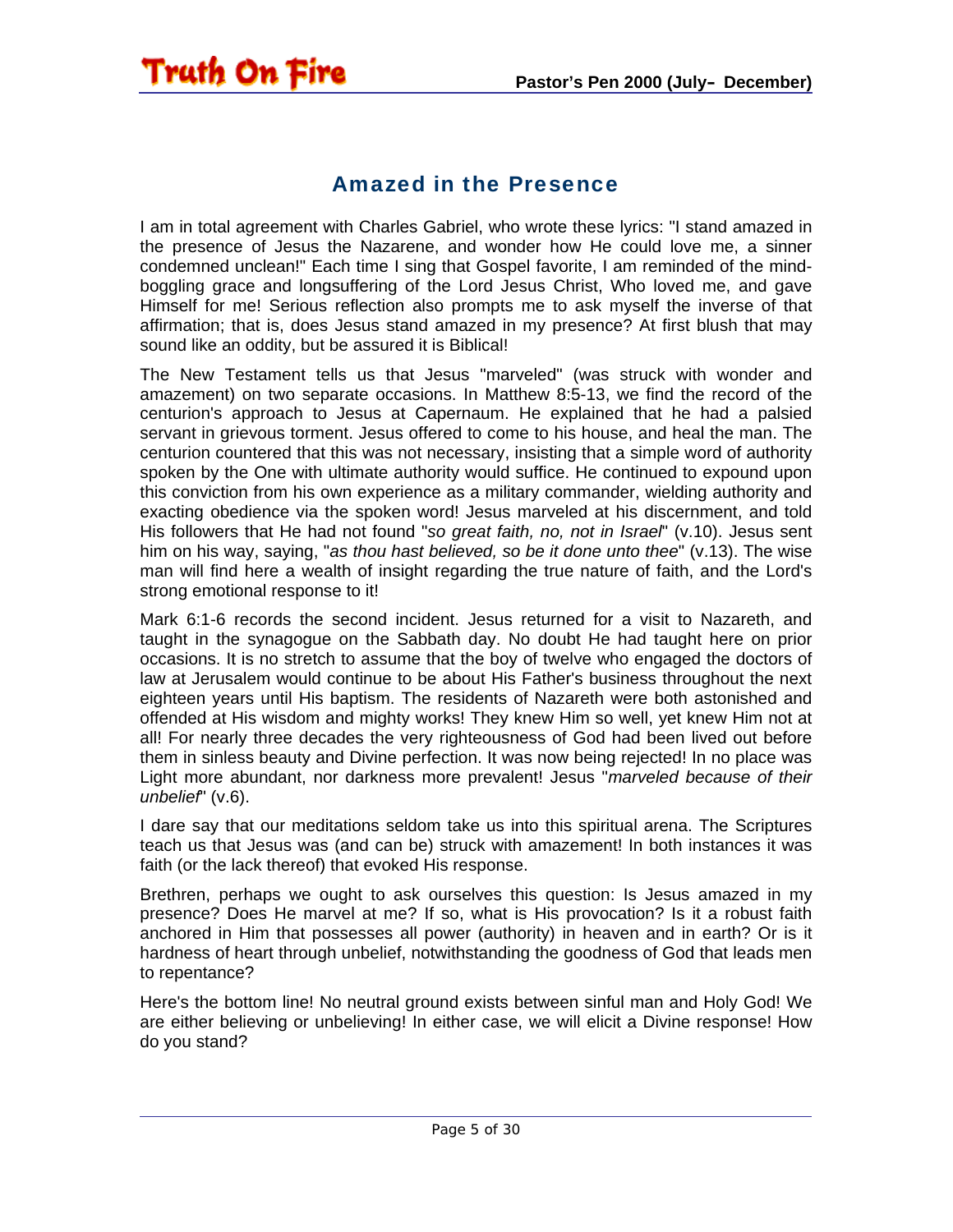# Stayed Upon Jehovah

<span id="page-5-0"></span>Truth On Fire

God's promises are every bit as vast and amazing as His glorious Person! Those whom God has saved by grace have received a Divine allotment of exceeding great and precious promises (2 Peter 1:4) as a foundation for both spiritual stability and growth in Christ-likeness. In an effort to emphasize the value of those promises, the Puritan John Flavel said that it was better to be in Hell with a promise from God than to be in Paradise without one. The point is that God's promises are the bedrock of our security, providing an impetus for the exercise of faith. They summon the believer to rest in, and act upon, the certainties contained therein.

One such promise is found in Isaiah 26:3: "*Thou wilt keep him in perfect peace whose mind is stayed upon thee: because he trusteth in thee*." The word *stayed* is from a Hebrew root meaning *to prop or support*. In the reflexive sense, it refers to someone leaning upon or taking hold of another object. In this case, the object is none other than Jehovah, revealed in the New Testament as the Lord Jesus Christ! The verb here has linear force, signifying consistency and continuity. Beyond the faith that brings justification is a pattern of daily reliance for sanctification. It is this stayed state of mind that unleashes God's power in His saints to keep them in a perfect spiritual calm in the midst of external chaos.

The antithesis of faith is a spirit of independence. It is exactly this mindset that becomes the wrecking ball of inner rest and tranquility. An analysis of the dialogue between Eve and the Serpent demonstrates that the enemy's subtle and supreme goal was to foster independent thinking—the worst kind of thinking! He succeeded in convincing her that a course of action independent of that prescribed by God would actually yield positive benefits. The disastrous results were death, darkness, and damnation. If Eve's mind had been *stayed*, she would not have *strayed*! In his generation, Noah alone had a mind that was stayed upon the Lord. The world that God destroyed with the Flood was filled with independent thinkers!

Brethren, on a scale of one to ten, how would you rate your peace quotient? How is your thinking? Is your mind stayed upon the Lord Jesus? Or does inner struggle and turmoil more accurately describe your experience? I encourage you to lay hold of this promise of God, and lean wholeheartedly upon the God of the promise!

Perfect peace is a commodity earnestly sought after by the lost men and women of this world. The proverbial wrench in their gears is independent thinking! Thus the prophet declared, "*There is no peace, saith my God, to the wicked*" (Isaiah 57:21). May God grant us grace to exemplify His perfect peace through a stayed state of mind, and through lives that are fully surrendered to Him! And so may we join in this refrain with Frances Havergal:

> *Stayed upon Jehovah, Hearts are fully blessed; Finding as He promised, Perfect peace and rest.*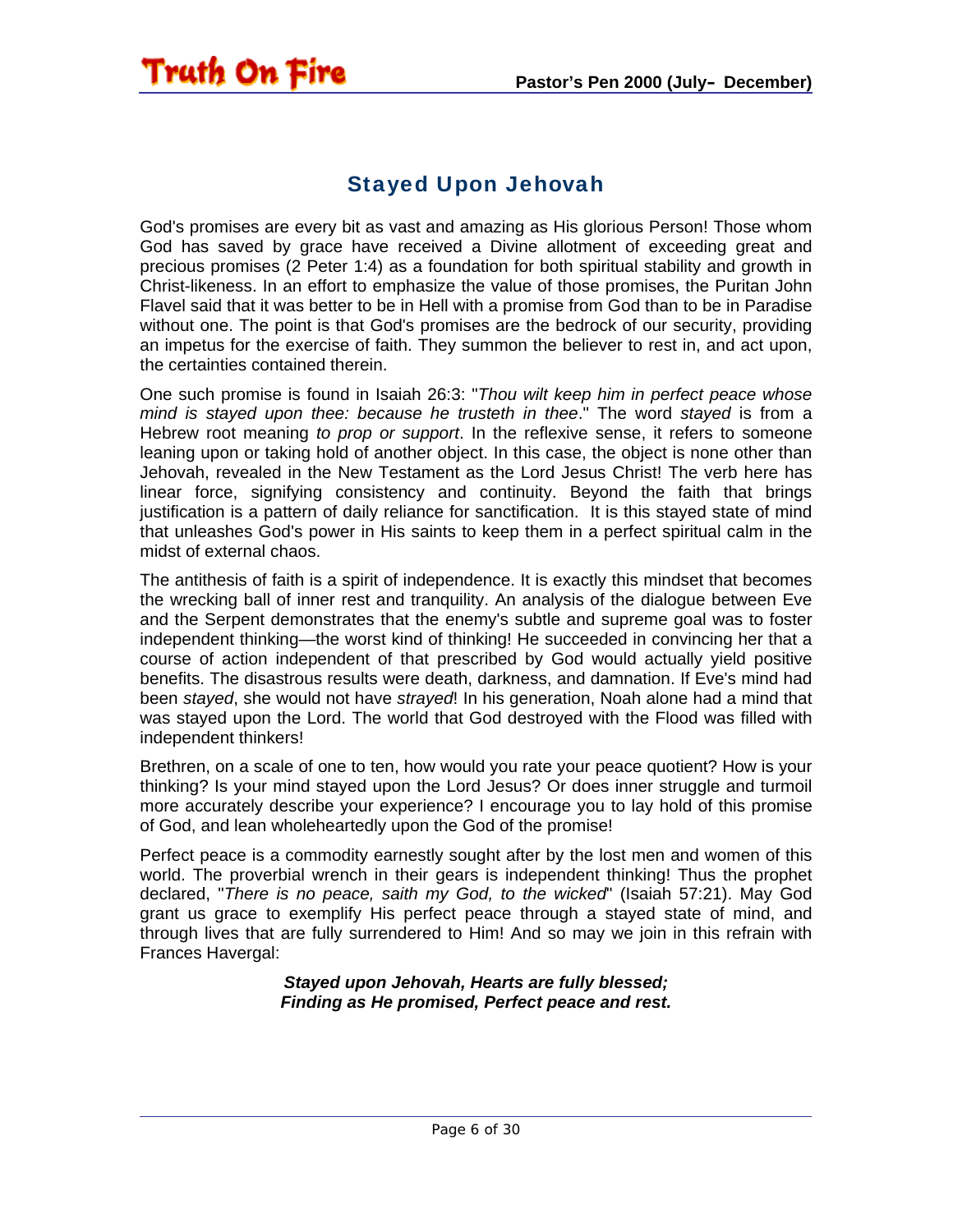#### Where Is the "What If" Man?

<span id="page-6-0"></span>Truth On Fire

If Tiger Woods is an unfamiliar name, perhaps you just arrived from another planet. This 24 year-old sports phenomenon has redefined the standard of golf excellence. His recent performances in the U.S. and British Opens have punctuated his prowess as the world's number one player. Tom Watson went on record saying that Tiger has raised the golfing standard to a level only he can reach.

The man who set the previous standard was of course Jack Nicklaus. For two decades it was assumed that there would never be another golfer to match or surpass either his playing record or his domination of the game. Speculation as to the possibility of that actually happening would always be couched in "What if...?" statements. For example, what if someone could consistently split the fairways with drives that were longer and straighter? What if someone possessed the precision ball-striking skills necessary to land approach shots relatively close to the pin for legitimate birdie putts. What if someone had such a deft putting stroke that he was able to drain the majority of putts within 15 feet for par-savers or birdies? What if someone was able to produce at will the optimum ball flight for any conceivable weather condition? You get the idea. If these skills were ever to be embodied in one person, then perhaps a greater than Nicklaus would emerge! On-course commentator Judy Rankin, during the third round of the U.S. Open at Pebble Beach, stated, "Tiger Woods is the 'What if...?' man!"

Since hearing her analysis, my thinking has transposed this concept into the realm of the heavenly. I have considered the spiritual giants that have preceded us—the Abraham's, the David's, the Elijah's, the Paul's, the David Livingston's, the Luther's, the Spurgeon's, etc. Their track records of spiritual achievement seem to be out of the realm of duplication for most of us. At this point, however, I begin to postulate. What if God had a man whose effectual fervent praying produced Elijah-like results? What if God had a man whose spirit exemplified the meekness and gentleness of Christ? What if God had a man who resisted the devil with the Word in every season of temptation? What if God had a man who had become all things to all men, that by all means he might save some? What if God had a man who loved his wife as Christ loved the Church? What if God had a man who was filled with all the fullness of God? What if God had a man like Moses, whose frequent appearances in the Divine presence established him as God's friend, and left the glory of his God upon his countenance?

Brethren, I wonder if any one of us are willing to be the "What if...?" man, the "What if...?" woman, or the "What if...?" church? In a recent conversation on the matter of revival, my evangelist friend Bill Chapman made this statement—"What *has been* done *can be* done!" Amen, and Amen!

Perhaps God is looking for that "What if...?" individual with whom He can get it done! Our untoward generation is crying out for the "What if...?" man to emerge! Will it be you?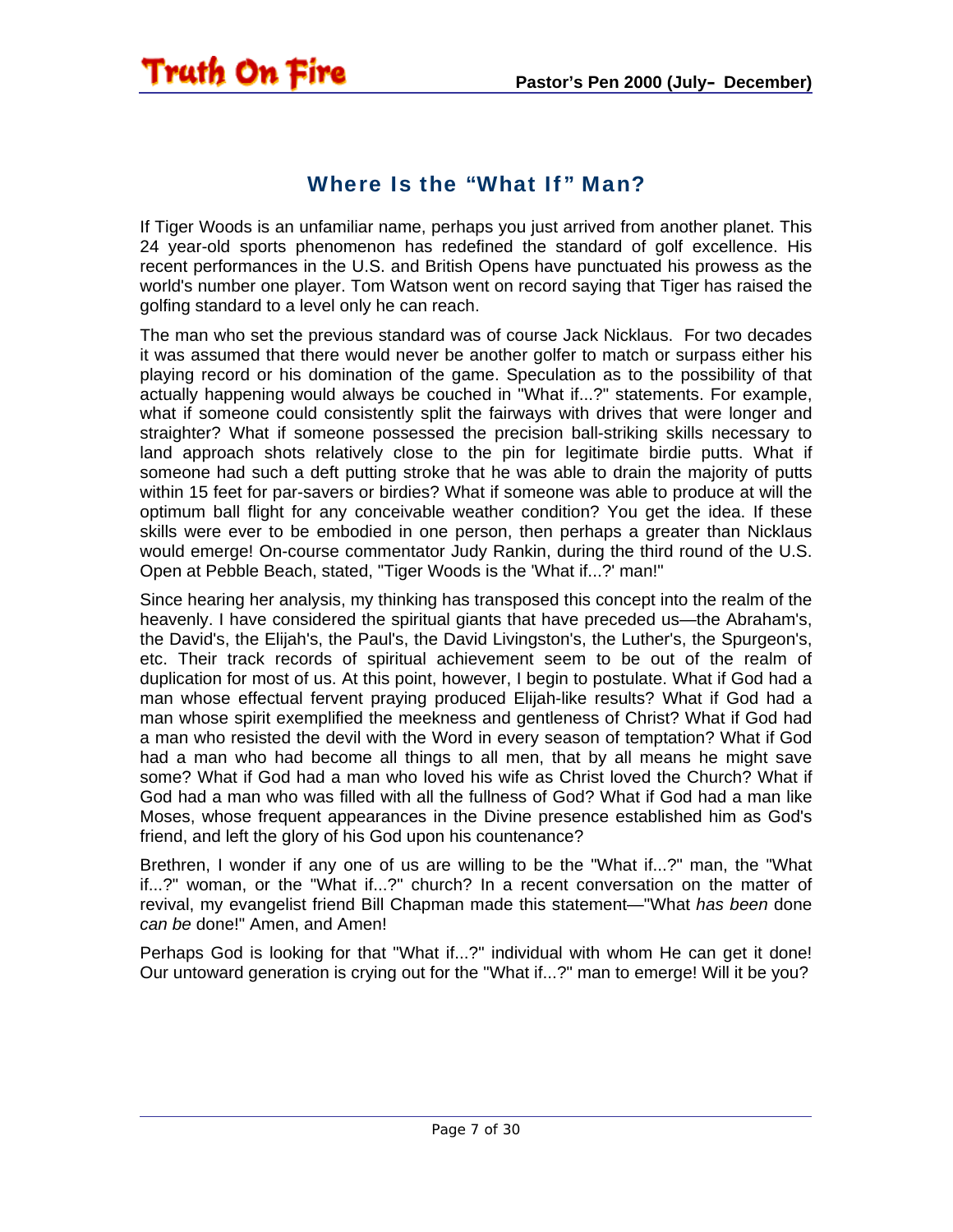## The Value of the Soul

<span id="page-7-0"></span>Truth On Fire

The Republican Party has officially kicked off its presidential quest. The theme of their convention was "Renewing America's Purpose: Together!" Personally, I would love to hear a prospective president expound upon America's purpose. Is it "One Nation, Under God"? Does the motto "Leave No Child Behind!" indicate a desire to instill a sense of God's sovereign majesty in the minds of our nation's youth?

George W. Bush is on record citing Jesus Christ as his favorite philosopher. In his Thursday evening address, he spoke of "toleration, not in spite of my faith, but because of it!" I asked myself, "Toleration of what?" Did Jesus of Nazareth ever offer an alternative to Himself as the way to the Father? These observations are not offered as criticism. The point is we should never expect Biblical solutions for America's moral corruption to proceed from a politician. What we can expect over the next three months is a barrage of verbiage over values!

The subject of values (or value) is one the Lord Jesus addressed in a very lucid manner. Jesus asked His followers, "*For what shall it profit a man, if he shall gain the whole world, and lose his own soul? Or what shall a man give in exchange for his soul?*" (Mark 8:36-37). These words were spoken in the context of discipleship based upon self-denial **(**8:34). He affirmed that the human soul is the most valuable commodity on the face of the planet. The word *exchange* represents the price received as an equivalent of another object, or the price at which the exchange is effected. Is there a price that can be set for a soul? What is its exchange value? If one should gain the whole world—ownership and control of all its assets—and write a check for his soul, it would be returned for "Insufficient Funds"! Over against this world's wealth is the precious blood of Jesus Christ, a price sufficient to purchase eternal salvation for all who come to God by Him!

Have you placed a value upon your soul? Does the prospect of its eternal loss bring a solemnity to your disposition? My heart was stirred afresh this morning as I opened the Florida Times-Union. Front page photographs showed teenagers who had waited in line for literally days to purchase tickets for the 'N Sync concert. Photojournalists had successfully captured the full range of emotions between those who were able to secure tickets, and those who were a few places in line short of achieving their purpose. In one photo were teens with elation splashed from ear to ear. In the other were faces etched with painful disappointment and sorrow—all for the temporal loss of concert tickets for which they sacrificed!

I was reminded of Cain, who lost his soul over *the fruit of the ground* (Genesis 4:2). He *was very wroth, and his countenance fell* because the Lord had no respect for him or his offering (4:5). Brethren, if a man should forfeit acceptance with God through self-will, and lose his eternal soul, does it really matter what else he gains? Let us learn from Jesus the value of our soul, and set our course accordingly! The path to eternal profitability can only be found under His loving Lordship!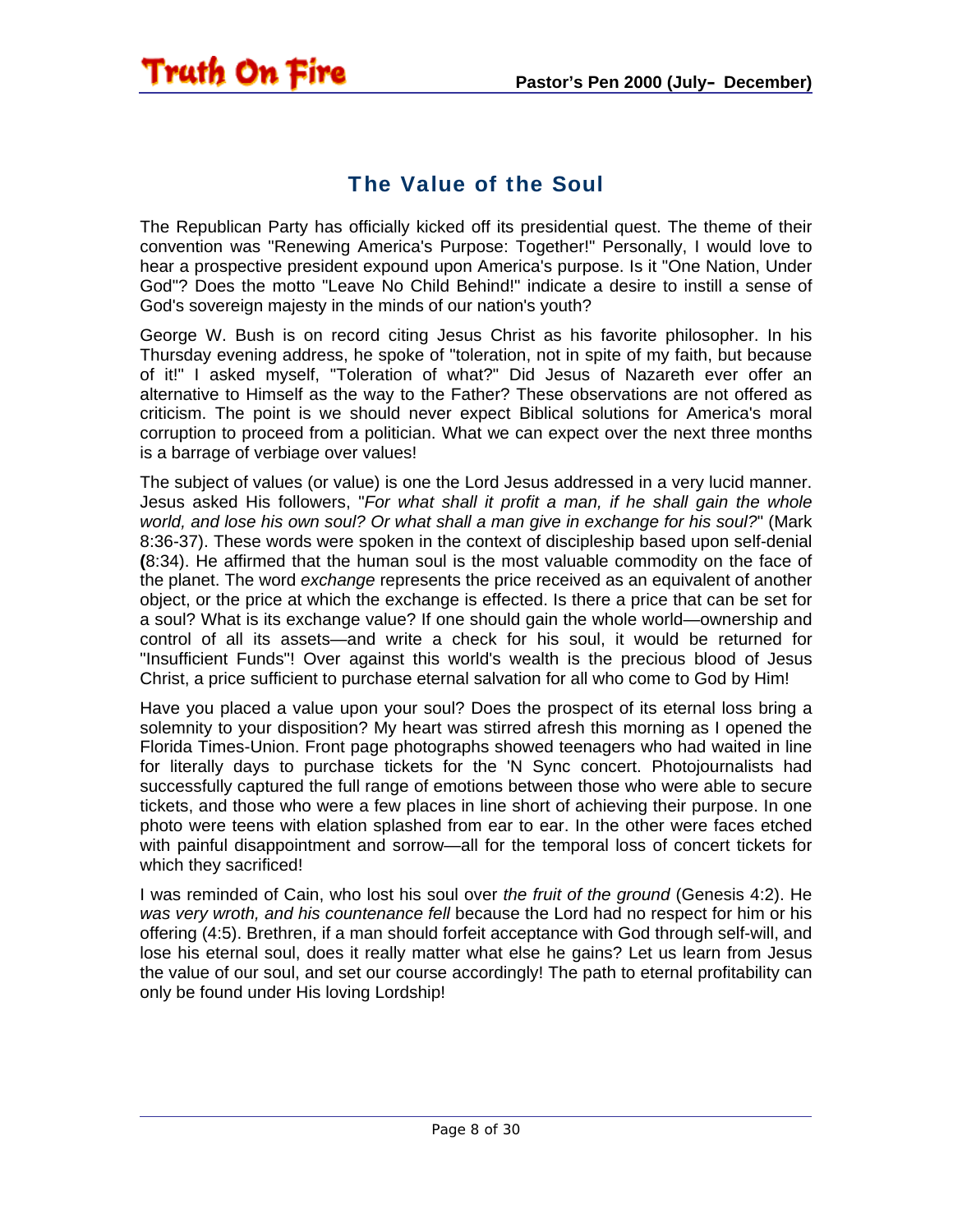#### Jesus Went the Distance!

<span id="page-8-0"></span>Truth On Fire

We discovered this last week what will be the reciprocal salvo offered by the Democrats regarding their campaign theme—"Going the Distance for America's Working Families." Depending on your political persuasion, you may or may not want the government "going the distance" for you. Perhaps their convention speechwriters will wordsmith the English language in such a way as to elucidate the meaning of that phrase. Frankly, the idea of a presidential hopeful going the distance for me has very little appeal. There is a King, however, Who did go the distance for me. His name is Emmanuel, God with us! His earthly identity is Jesus of Nazareth, the God-Man, Who went the distance for sinners!

The thirteenth chapter of John's Gospel depicts one of the most unique scenes in Scripture. Here is John's introductory statement—"*Now before the feast of the Passover, when Jesus knew that his hour was come that he should depart out of this world unto the Father, having loved his own which were in the world, he loved them unto the end*" (13:1). We find here all the imagery of the Exodus from Egypt, wherein the Death Angel *passed over* each and every household with lamb's blood sprinkled on the doorposts. *His hour* signifies a traumatic season of prayer in the garden, betrayal into the hands of sinners, an unlawful trial, false accusations, bitter mockings, a brutal scourging, and an excruciating death by crucifixion. This vicarious suffering included our sins, which He bore in His body on the tree (I Peter 2:24). He was made sin for us, Who knew no sin: that we might be made the righteousness of God in Him (II Corinthians 5:21). *His hour* transformed an old rugged cross into the crux of redemptive history!

We also find victory here rather than victimization. The net result of *His hour* was not defeat, but departure *out of* this world *unto* the Father. He will remain seated at the Father's right hand until His enemies are made His footstool (Psalm 110:1). It is here He ever lives to make intercession for believers, thereby able to save them to the uttermost (Hebrews 7:25).

What I find especially intriguing is the dual usage of the Greek verb **agapao**. Its meaning is "to love sacrificially." *Having loved* (past participle) His own, *he loved* (past tense) them unto the end! Has redundancy ever caused such rejoicing? Think of it! Having loved, he loved! In this one phrase, the apostle takes us into eternity past, and stretches the love of Christ for His own into eternity future! While the words *unto the end* refer primarily to His earthly life, His resurrection signaled a beginning that guarantees the eternal salvation of all who believe! Glory to God!

Brethren, if ever a definition for going the distance existed, Jesus personified it! In the text cited, Jesus removes His garments, stoops as a servant, and washes His disciple's feet. This is a service He renders unto His own unto the present hour! In the ages to come, this shall be the testimony of all those whom Jesus saves—"Having loved me, He loved me unto the end!" Friend, is this your testimony?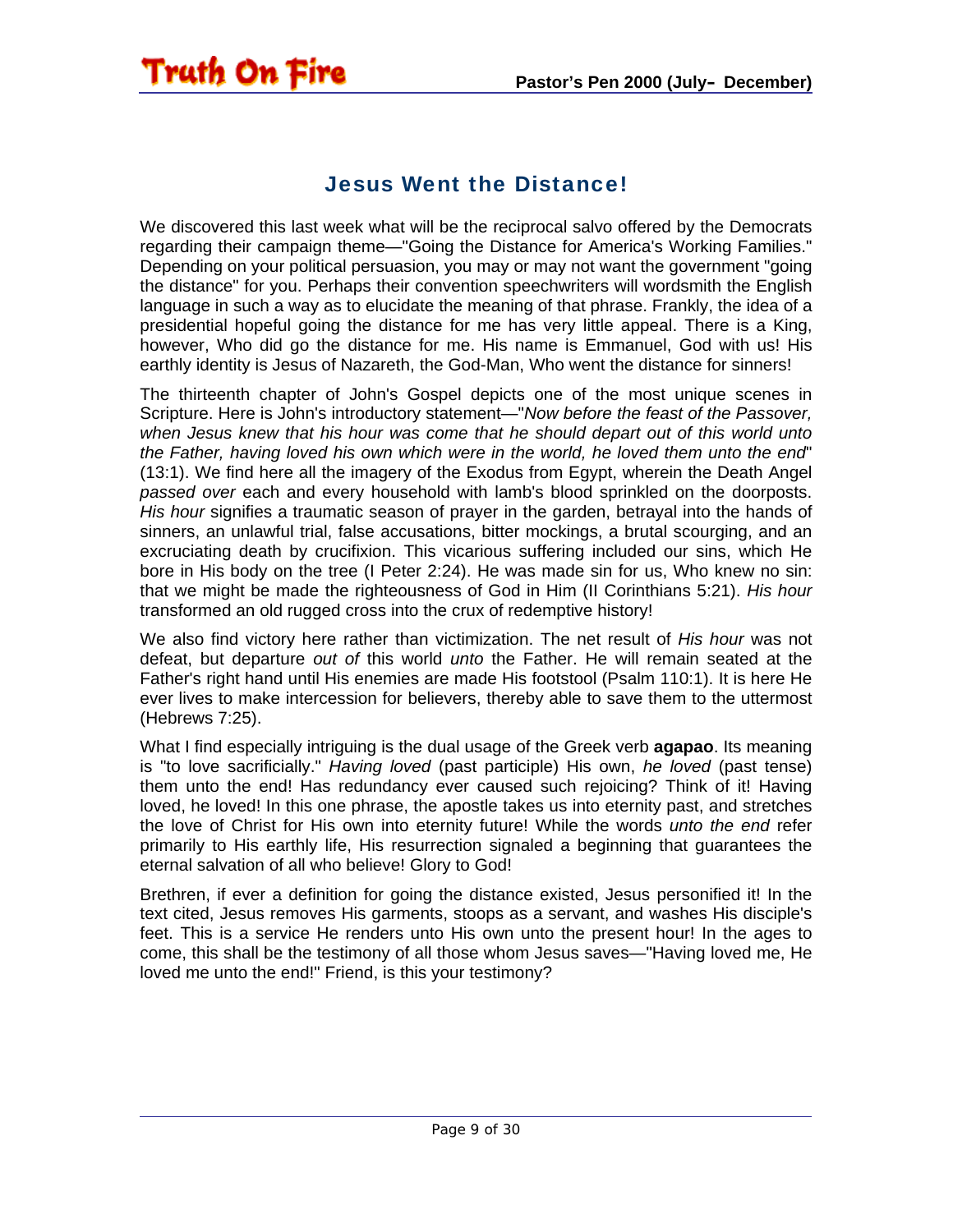# (In)Appropriate Affections

<span id="page-9-0"></span>Truth On Fire

The apostle Paul was both missionary statesman and living sacrifice. Perhaps no one in Church history was better groomed to articulate the unsearchable riches of Christ in the presence of kings and governors. Yet we know of a certainly that no one—excepting his Lord—was better graced to suffer for righteousness sake. The power of God's Spirit buoyed him from the courthouse to the jailhouse, and then to his own private house until martyrdom took him to the Father's house! He counted as dung all the freedoms of Roman citizenship in order to win Christ, and become His prisoner. At the end of his own life, he also was betrayed by a close associate.

In his last epistle, Paul exhorted Timothy to come to Rome, and lamented the departure of a dear friend. He wrote, "*Do thy diligence to come shortly unto me: For Demas hath forsaken me, having loved this present world, and is departed unto Thessalonica*" (II Timothy 4:9-10a). Demas is mentioned three times by Paul in the New Testament. The first is in Philemon 24, where he is referred to as a fellowlabourer. You can be assured that this label was not one used carelessly by Paul. Demas was a kingdom worker, laboring side-by-side with the apostle to bring the Gospel to the Gentiles. The second referral is found in Colossians 4:14, where greetings by both Luke and Demas were passed on to the letter's recipients. The fact that Paul mentions Demas in the same breath with Luke speaks volumes about the esteem in which he was held. The third and last mention is in our cited text.

Unger's Bible Handbook places the writing of both Philemon and Colossians @ 61-62 AD during his first Roman imprisonment. The dating of II Timothy varies from 64-67 AD, depending on how many imprisonments the apostle endured. The point is that during this 3-5 year time frame Demas changed—for the worse! This must have grieved Paul deeply! Remember that look of hurt and disappointment given to Peter by our Lord after he thrice denied Him? I believe Paul was affected in much the same way when Demas forsook him for this world!

I wonder if Paul discerned something years earlier in an attitude, a habit, or pattern of speech that might have indicated an underlying problem. We do not know when this love affair started, but we do know exactly how it ended! Is it not ironic that Paul refers to Demas in the same Colossian epistle that contains the command, "Set your affections on things above, not on things on the earth" (3:2)? What this irony demonstrates is the danger inherent in verbalizing the truth without internalizing it!

Brethren, in pulpits across this nation today, men of God are pouring out their hearts to those they know are having a love affair with this world! They were at one time kingdom laborers, but now are governed by misplaced affections! Perhaps a little rough water, or the right set of circumstances, is all it will take to instigate an overt departure from the work of God's kingdom. I would challenge each of us to ask of ourselves, "Where have I set my affections?" The only correct answer is, "On things above!" Friend, is that your answer?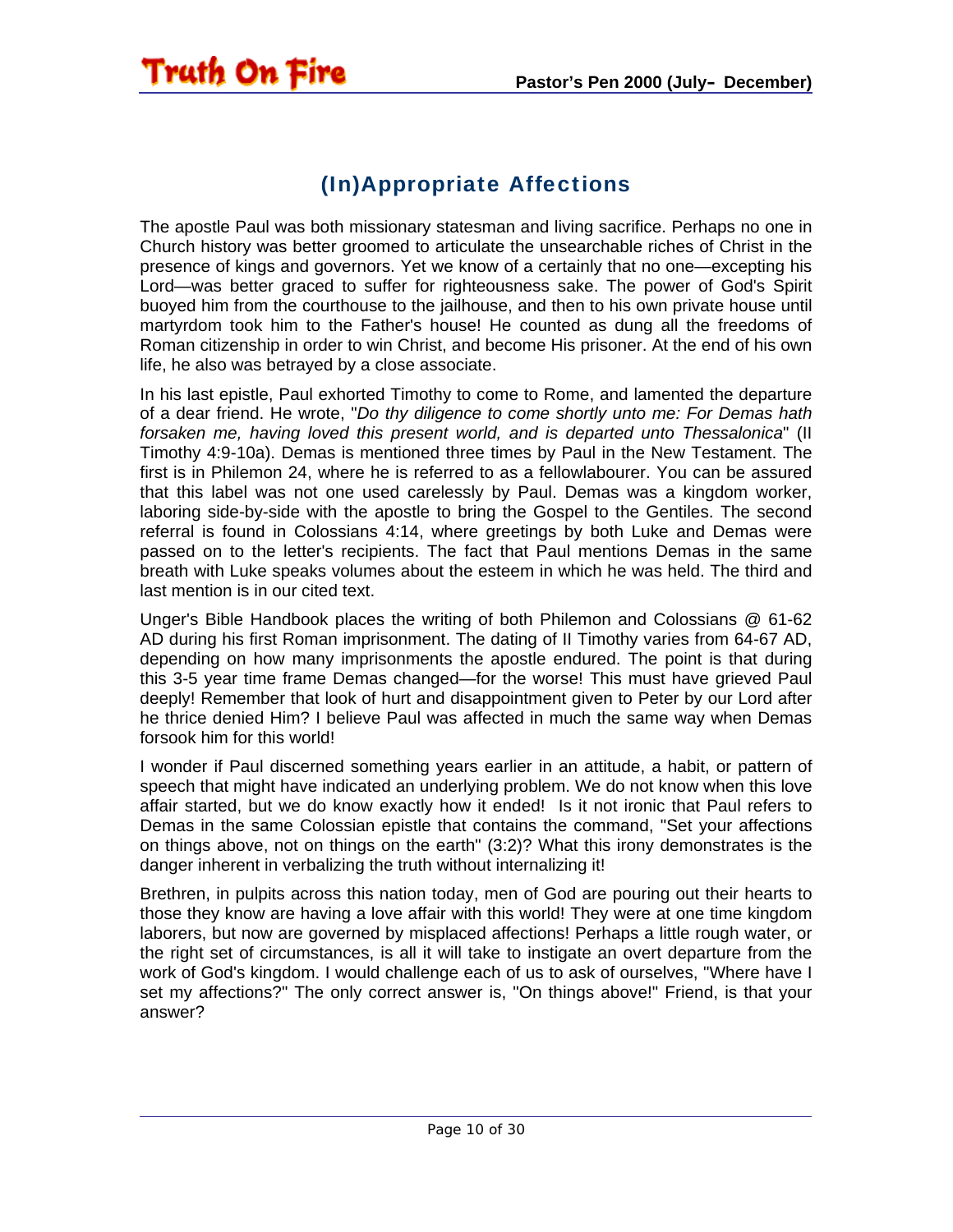<span id="page-10-0"></span>

#### Kiss the Son

The Second Psalm provides a prophetic foretaste of the glorious and triumphant resurrection of Jesus Christ! The Lord Jesus is quoted as saying, "*I will declare the decree: the LORD hath said unto me, 'Thou art my Son; this day have I begotten thee*'" (2:7). The word *decree* means to engrave or enact. It was employed in primitive times with reference to laws carved in stone tablets or metal plates in order to stress their irrevocable nature. The resurrection was decreed by the LORD, and declared by the Son! It is impossible for man to disannul what God has decreed. The resurrection of the LORD's anointed (2:2) was therefore chiseled in historical stone before the world began.

The Psalmist describes all opposition to this decree as a *vain thing* (2:1). *Vain* signifies that which is futile, fruitless and empty (as to results). The Lord's enemies are referred to as *the heathen*. *Heathen* is an interesting word. It is the Hebrew **goy**, which speaks of the *masses*. In speaking to Israel, God equated it with the Gentile nations that surrounded them. It also speaks of the *back*—the idea of one person turning the back to another. Together they define the heathen as the masses who have turned their back toward God! This Psalm identifies the heathen as those responsible for Christ's death, such as Herod, Pilate, the religious leadership of Israel, and perhaps Judas. In this present hour they might consist of neighbors, co-workers, educators, politicians, and perhaps fellow church members.

The heathen (without regard for the generation in which they live) have this one thing in common—they *set themselves against the LORD and His anointed,* and desire to *break their bands asunder* and *cast away their cords* (2:2-3). In contrast, the LORD has *set* His *king upon the holy hill of Zion* (2:6). The heathen are no match for the heavens! The analogy of the immovable object versus the irresistible force does not apply here. In terms of His decrees, God is both immovable and irresistible!

The bottom line is the heathen have imperiled themselves by attitude and action, and have incurred God's sore displeasure (2:5)! They stand to be broken with an iron rod, and dashed in pieces like a potter's vessel (2:9). The LORD is just in doing so! Yet He extends a merciful invitation to His enemies, saying, "*Kiss the Son, lest He be angry, and ye perish from the way, when His wrath is kindled but a little. Blessed are all they that put their trust in Him*" (2:12). God's enemies are exhorted to give the kiss of homage and affection to Him whom they have hated, and to place their trust in Him. How unfathomable is this grace that extends such a promise to profligates who are altogether deserving of wrath!

Brethren, I would urge you to kiss the Son, and trust the Lord Jesus without reservation if you have not yet done so! Charles Spurgeon wrote, "Our faith may be slender as a spider's thread; but if it be real, we are in our measure blessed. The more we trust, the more fully we shall know this blessedness." Amen, and Amen!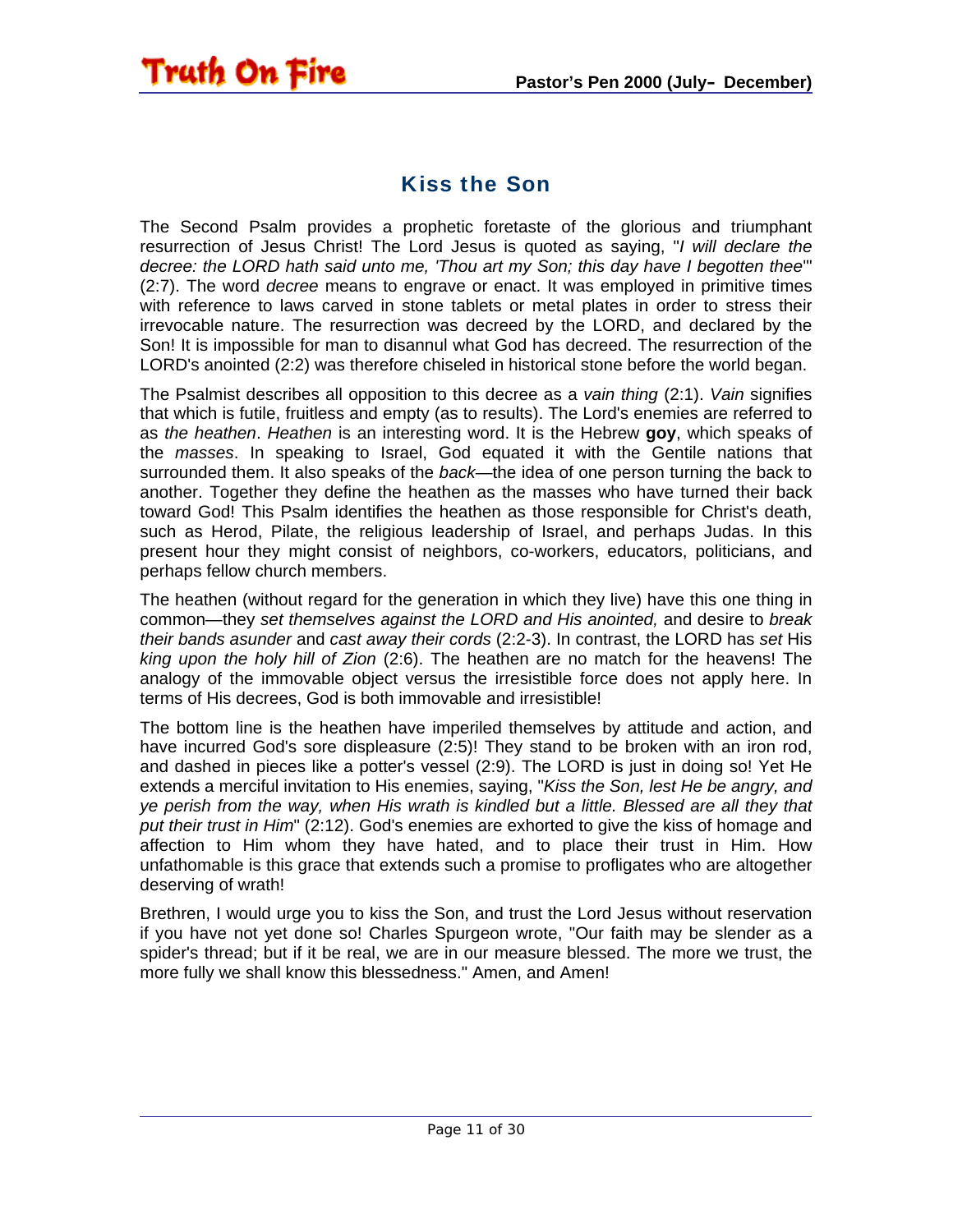<span id="page-11-0"></span>

## The Proper Perspective on Prayer

Prayer changes things! I accept that statement on its face, and the sentiment behind it. After all, which one of us would disavow the claim that time spent before the throne of grace affects us for the better? The fact that prayer effects change has become a more or less universally accepted premise these days. Even programs like NBC's Dateline and ABC's 20/20 have produced segments laced with testimonials regarding the physical, emotional, and psychological benefits of prayer as related by its practitioners. A naïve viewer might even conclude that the world was finally coming around to the Christian way of thinking. Such is not the case.

The problem with the secular notion of prayer is that the exercise amounts to little more than a form of transcendental meditation. The Bible places prayer in a theological context, as a means to an end, the One True God being its supreme and benevolent Object. The world sets prayer in a therapeutical context, as an end in itself, selfimprovement being its chief aim.

These two views are world's apart! In prayer, God's people must remember to keep the Lord as the focus of their worship (adoration and petition), and prayer itself as the Godordained means of approach. The Puritan John Trapp said, "The means must be neither trusted nor neglected." William Secker concurred, saying, "Neither be idle in the means, nor make an idol of the means." That is the proper balance between our God and our prayer life! We therefore conclude, upon deeper reflection, that prayer in itself changes nothing in terms of spiritual reality! It is God Himself that effects all true spiritual change, and grants mercy and grace to transform those who utilize the means provided!

The question often arises, "Does prayer actually move God?" Richard Baxter answered this query in a manner suitable to all that have a sanctified imagination. He said, "While God Himself is not changed by our praying, the changes wrought in us by prayer seem to infer a change in God. According to the tenor of His own covenant, God is engaged to punish the unbelieving, the prayerless, and disobedient, and to pardon them that are faithfully desirous and obedient. So that in prayer, faith and fervency are so far from being useless, that they as much prevail for the thing desired by *qualifying ourselves for it*, as if indeed they moved the mind of God to a real change. In like manner, he that is in a boat, who by his hook lays hold of the bank, doth as truly by his labor get nearer the bank, as if he drew the bank to him." Think about it!

Brethren, I would encourage all of us to renew our commitment to prayer, and draw nigh to the Lord Jesus. The Scripture says, "*Let us therefore come boldly unto the throne of grace, that we obtain mercy, and find grace to help in time of need*" (Hebrews 4:16). And again, "*The effectual fervent prayer of a righteous man availeth much*" (James 5:16). John Bunyan, author of *The Pilgrim's Progress*, reminded us that "you can do more than pray, after you have prayed, but you cannot do more than pray until you have prayed." Amen!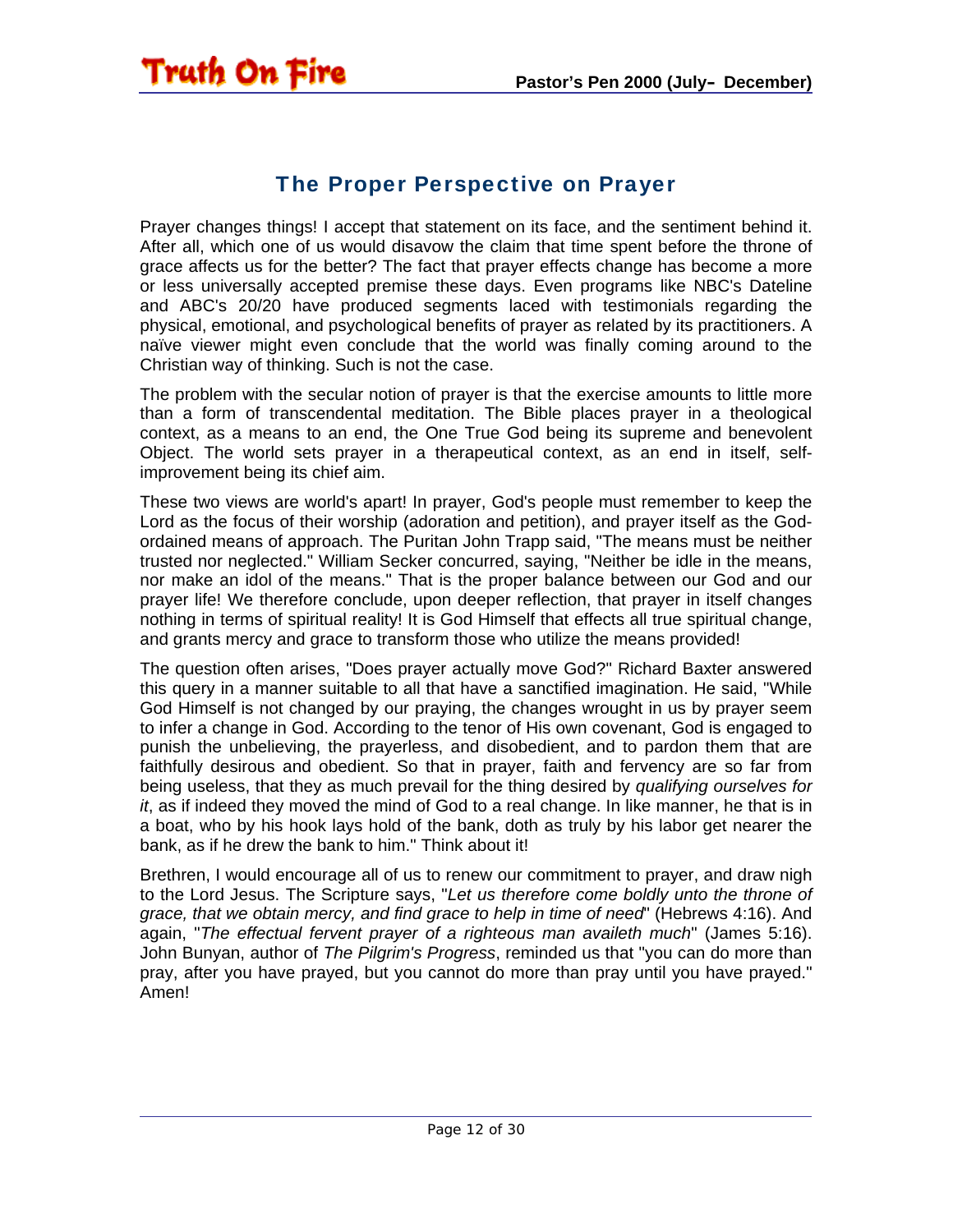## Forsake Not the Assembling

<span id="page-12-0"></span>Truth On Fire

Significant among the admonitions of Scripture are those that delineate our conduct regarding attendance at corporate church worship. We've all heard the argument that one does not have to be a church member to be saved. Then there is the idea that one can walk just as close to God in the woods as he or she can in a church service. I agree! But the problem with that premise is that God never offered a walk in the woods as an alternative to the meeting house of God's people.

The logic employed by some on this matter reminds me of Joe Six-Pack, slamming down his nightly quota of Lite, while citing Paul's words to Timothy ("Drink no longer water, but use a little wine for thy stomach's sake") as justification for his sinful selfindulgence. By the way, the word "woods" may be replaced with fishing hole, golf course, yard work, living room, professional sports arena, or the beach.

What then saith the Scripture? In Hebrews 10:24-25, we find these words. "*And let us consider one another to provoke unto love and to good works: Not forsaking the assembling of ourselves together, as the manner of some is; but exhorting one another: and so much the more, as we see the day approaching*" (Hebrews 10:24-25). The word *consider* speaks of a thorough mental reflection upon an object. Godly concern over the spiritual welfare of our brethren in Christ is in view. The phrase *one another* speaks of reciprocal living. No believer is an island unto himself. God desires engagement for His people, not estrangement. He desires involvement, not isolation. Consideration for *one another* that brings us together for worship both nurtures victory and diminishes vulnerability! I am sure that David (who opted for his balcony rather than the battlefield) and Peter (who followed Jesus afar off) would be glad to validate that statement!

The goal of consideration is provocation. The word *provoke* is interesting! It is the Greek **paroxusmos**, meaning *to stimulate to anger*, or *sharpen*. The clear meaning is to stir the emotions of another so that a meaningful response is generated. Our English word *paroxysm*—a fit or attack—is derived from this Greek root. It was sometimes used (in a bad sense) to describe the sudden resurgence of the symptoms of a disease. Does anyone doubt the need in this hour for a resurgence of the symptoms of Pentecost?

Our writer envisions a provocation *unto love and to good works*. So simple, and yet so profound! This is God's bottom line! Love the Lord Jesus supremely and freely, love one another as we love ourselves, and do that which is right in the sight of both God and man! I do not believe many pastors would leave a church like this for greener pastures!

Brethren, this is our aim in assembling, in preaching God's truth, in testifying to God's good grace, and in congregational songs of praise! All are meant to provoke us unto love and good works, and to steer us away from sin and complacency! It is difficult to imagine a walk in the woods (or any of its aforementioned replacements) producing this kind of fruit in the life of God's church!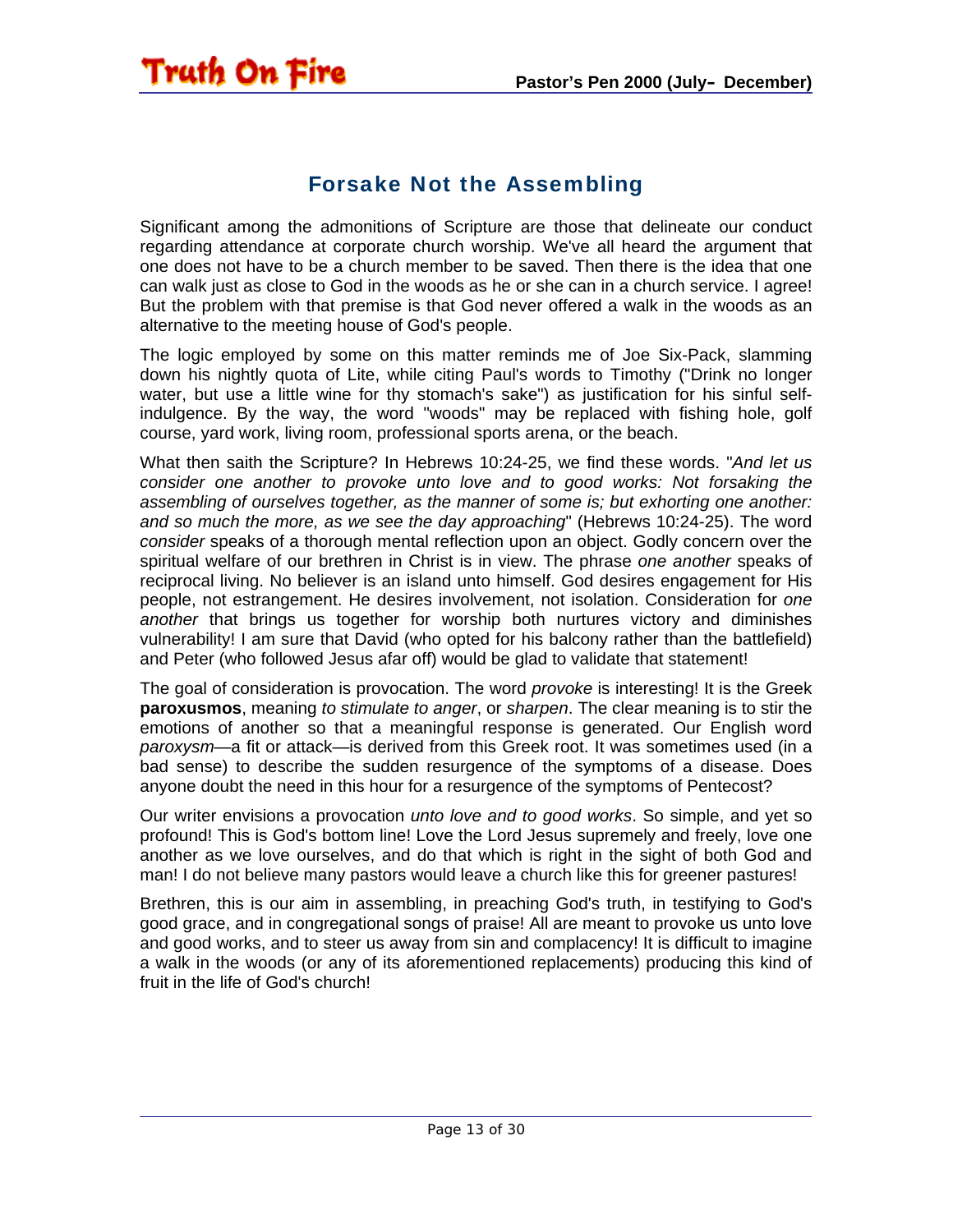#### Virtues of a Victim

<span id="page-13-0"></span>Truth On Fire

I would like to reacquaint you with a man whose character is the stuff of legends. His name is a synonym for *light*. As a member of his country's military, he was the quintessential soldier. No one exhibited more loyalty to his nation's cause. His behavior was governed by an uncommon degree of self-discipline. He was not a Jew by nature, but all indications are that he had joined the ranks of Rahab the harlot and Ruth the Moabitess in embracing Israel's God as his own. He was married to a beautiful woman, but widowed her as a young and childless man. His place in Scripture is the most conspicuous blemish upon his commander-in-chief's otherwise exemplary career. Our man in the spotlight is Uriah the Hittite.

His story is one of treachery and sadness (2 Samuel 11:1-17), yet serves as a refreshing breeze in this Age of the Victim. Uriah was a genuine victim. The culprit was his king! First, David commandeered his wife Bathsheba into an adulterous bed to satisfy his sexual lust. Second, he summoned this warrior from the field of battle, and enticed him to engage in marital pleasures that were rightfully his, in order to cover his own sin. In deference to his comrades, Uriah refused to indulge himself. Third, he was sent back to Joab carrying his own death sentence written by the king's hand. In the hottest battle, he was made vulnerable by the retirement of his fellow soldiers, and slain by the Ammonites at Rabbah.

I readily confess that Uriah the Hittite stirs me! If he walked into my presence today, I would come to attention, and salute! This man never flinched from duty! He was absolutely governed by principle! He had no interest in personal pleasure at the expense of his countrymen. In a word, he was committed! He is a disciplinary model for every believer who contemplates spiritual warfare with the powers of darkness! I'm afraid that most Christian men these days, with the same proffer, would have scurried home, offering a prayer of thanksgiving on the way.

In light of this episode, what do you suppose David might have had in mind when he wrote, "*Help, LORD; for the godly man ceaseth; for the faithful fail from among the children of men*" (Psalm 12:1)? He was clearly expressing perplexity over the steady and observable decline of godly and faithful men in the land. But perhaps this cry for Divine assistance was mingled with the memory that, at the most regrettable and forgettable season of his life, he himself had engineered the conspiracy that extinguished one of Israel's godly and faithful. In so doing, he had contributed to the very problem for which he now sought a solution!

Brethren, few traits are more essential to the viability and vitality of God's work than commitment, loyalty and self-denial! According to Jesus, these are the basic requirements of discipleship! Our Lord's commission was to *teach* (make disciples of) *all nations* (Matthew 28:19). It takes disciples to make disciples! Uriah the Hittite challenges all of us to examine ourselves for those qualities that distinguished him, and to become part of God's solution for this world!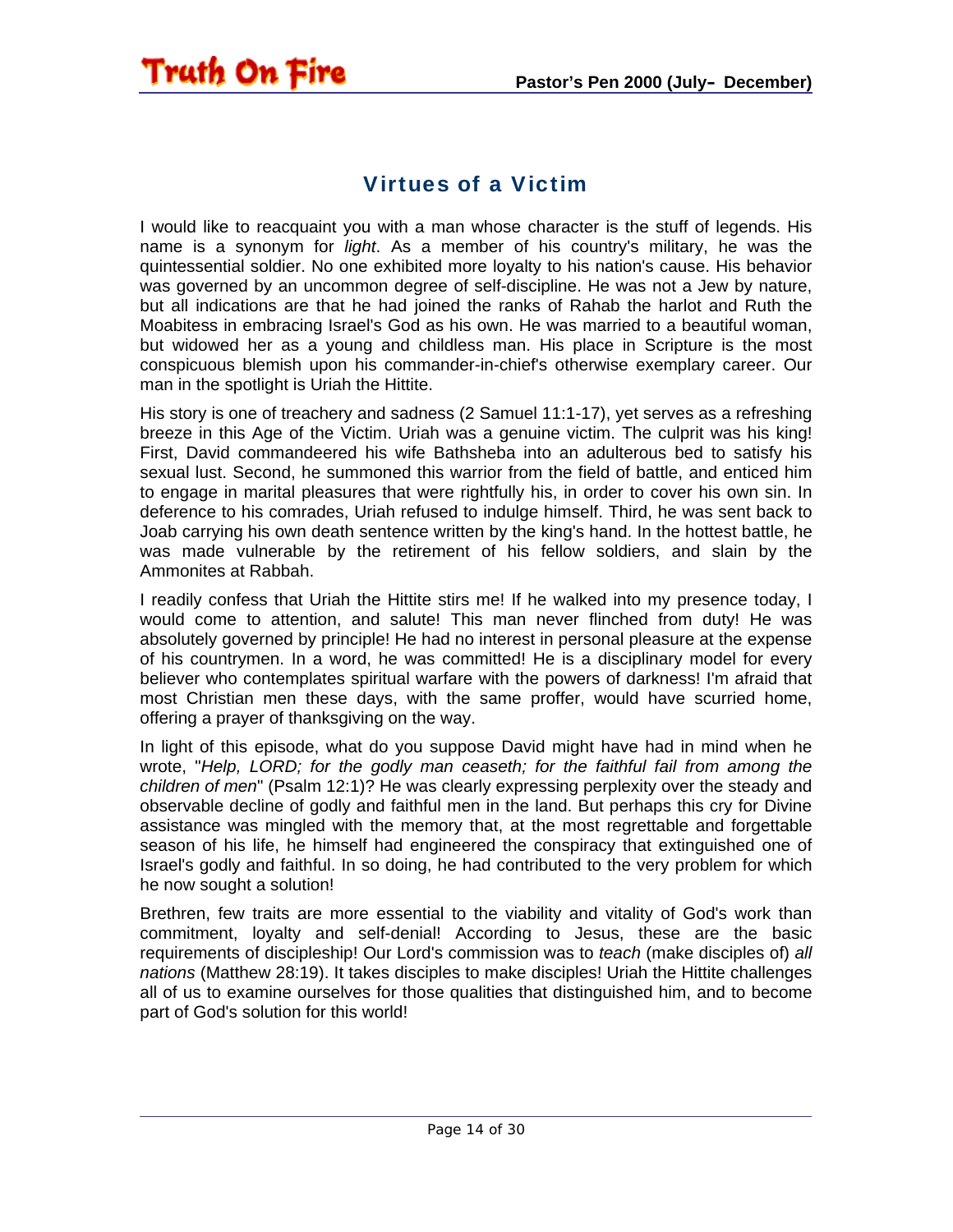# Teachable or Gullible?

<span id="page-14-0"></span>Truth On Fire

Do you consider yourself teachable or gullible? Admittedly, a fine line exists between these two concepts. If we say that one is teachable, we render a very positive assessment. We confer upon that individual openness to the truth, and the wherewithal to fortify oneself against falsehood. Few qualities are more vital to personal integrity and growth than a teachable spirit. If we say that one is gullible, we cast that person in a very negative light. We portray them as easy prey for the seller of snake oil. Adrift without a compass in the midst of life's ocean are the gullible. Like their counterparts, they are continually taking their bearings, but their sextants always seem to be aimed at the wrong stars.

The teachable and the gullible do share a common characteristic—openness. The OT Scriptures speak to this issue by the use of the Hebrew word **pathah** and its derivatives. The root means *to open*, or *to be (or make) roomy*, and conveys the idea of mental or moral openness. One of its derivatives means *silly* or *seducible*, and is translated in our English Bible as *simple*. It is found 17 times in the OT—6 times used in the context of teachability, and 11 times in a sinister way to speak of gullibility. It is used 3 times in the Psalms, where the simple ones are the teachable.

In Psalm 19:7, we read: "*The law of the LORD is perfect, converting the soul: the testimony of the LORD is sure, making wise the simple*." Here the simple are those who exhibit openness to God's sure testimonies. *Sure* speaks of that which is permanent, true and trustworthy, and is therefore able to build up, support, and render firm. Those who are teachable regarding God's truth can expect both the mental and moral fabric of their lives to be impacted by the wisdom of God! In a world awash with quicksand philosophies, they become anchored on solid rock!

In Psalm 116:6, David said, "*The LORD preserveth the simple: I was brought low, and he helped me*." The teachable are not impervious to peril. However, in the valleys of life they are assured of Divine assistance! *Preserveth* means *to hedge about* or *protect*. O what a blessed assurance this is for those who are simple in their attitude toward God! If the LORD is for them, who can be against them?

Psalm 119:130 says, "*The entrance of thy words giveth light; it giveth understanding to the simple*." *Understanding* is discernment—the mental ability to separate and distinguish. The teachable possess the God-given ability to separate wheat from chaff, good from evil, and even the good from the best! Again, it is the entrance of God's Word into the open mind and heart that makes the difference!

Brethren, the fact is we are all open to something! What we open ourselves to will determine the category into which we fall. The god of this world is fierce in bombarding the minds of men with falsehood and filth. His targets are the gullible! The way to counteract his wicked onslaught, and to obtain God's wisdom and protection for the spiritual war, is to make room for the daily entrance of God's truth! If we are teachable with respect to God, we will not be gullible regarding the ungodly and antichristian philosophy of this world!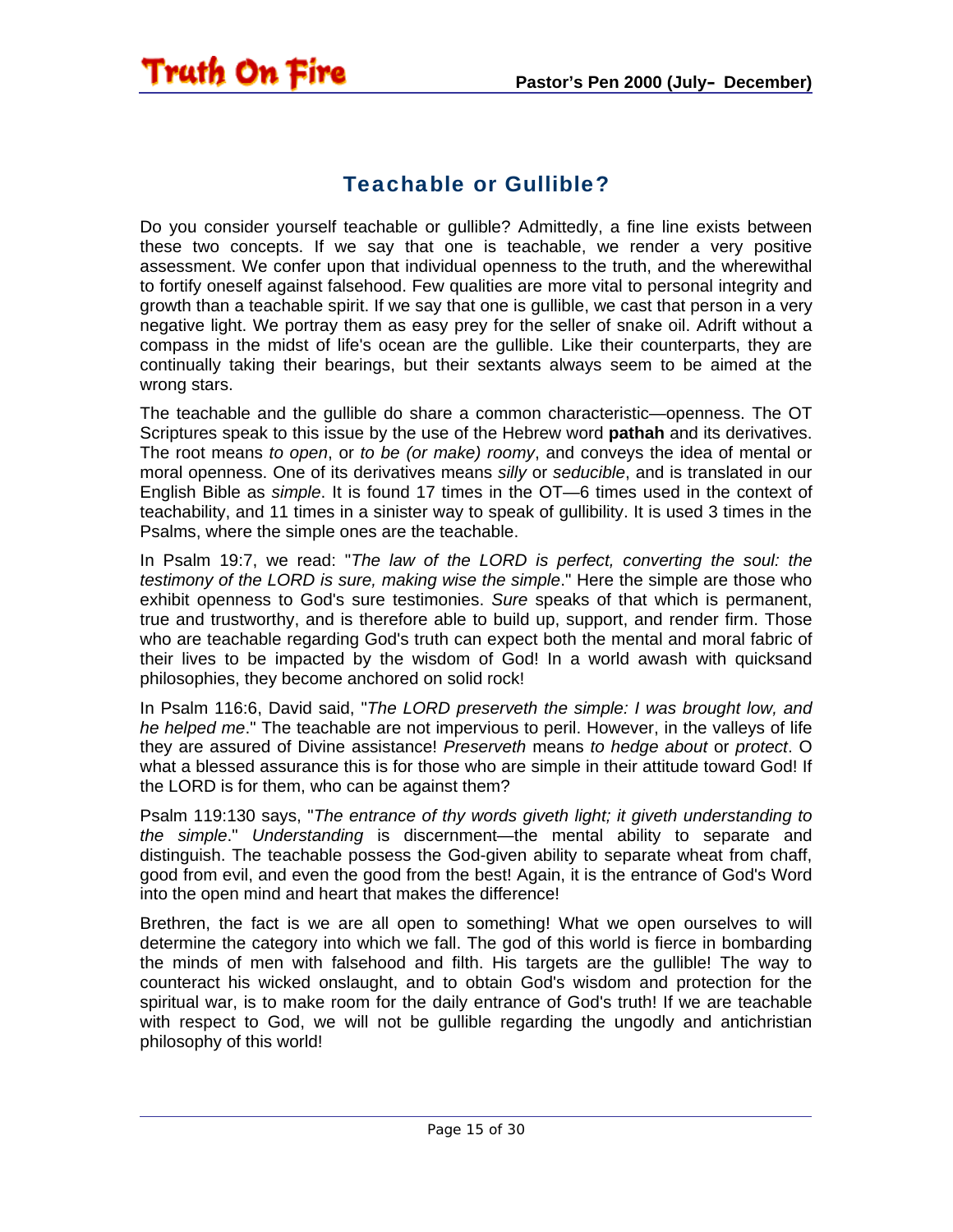# Godly Ambition

<span id="page-15-0"></span>Last Sunday evening, the world watched twenty-two year-old American Laura Wilkinson win the Olympic gold medal in the ten meter platform diving event. I was curious about this young lady each time she took her place on the platform. My curiosity was in her countenance, which exuded joy and contentment. The TV hosts described this as loving looks exchanged between an Olympian and her supportive parents. It looked deeper than that to me.

As the medal round played itself out, Laura found herself in possession of the gold! The poolside reporter, eager to get a word from the horse's mouth, placed the microphone in her face, and asked, "Laura, can you put into words the feelings you have at this moment?" Via satellite technology, these words from Laura's lips were beamed into hundreds of millions of homes worldwide—"*I can do all things through Christ who strengthens me!*" My gut feeling regarding her countenance was confirmed!

This quotation from Philippians 4:13, which was issued to an international audience, prompted me to consider afresh the matter of godly ambition. The apostle Paul penned these inspired words in a context dealing with contentment apart from his material state (4:11). The word *content* speaks of sufficiency, or the feeling that one has enough. If you have ever pushed yourself away from a Thanksgiving dinner table, you know exactly what this word means! Paul's sufficiency was bound up in Christ his Lord! Jesus was enough! Everything else was just gravy or the lack thereof. So whether he was *abounding* (generous love offerings for food, fares, missionary expenses, etc.) or *being abased* (more month than money, scraping the barrel's bottom, under rock piles, etc.), he had learned to draw from the sufficiency that was his in Christ! I wonder how many of us have learned to live on this same spiritual level?

The words *I can do all things through Christ* are an expression of godly ambition. Paul the apostle, in concert with his calling and gifts, was ambitious for Christ! He discovered that fine balance between egotism and defeatism. He was content, but not complacent! He was crucified with Christ and courageous for Christ! Never has a dead man been more dynamic! He endured multiple hardships so both Jews and Gentiles could hear the gospel of God's grace, and experience forgiveness and life. His mission was to plant a local church in every city he visited, even if it consisted of one family under one roof! He had both intermediate and long-term goals. He was determined to appear before Caesar, and ultimately succeeded! His life was set on a course driven by godly ambition!

Brethren, what is the extent of our ambition for God? This matter is worthy of our consideration! Make no mistake! The Lord Jesus will empower His people to achieve *all things* that are for His glory, and in agreement with the good pleasure of His will! Few of us will ever plant a church, and fewer still will ever garner Olympic gold. But we all, according to our calling and gifts, can determine to redeem the time, and be the best we can be for the Lord Jesus Christ!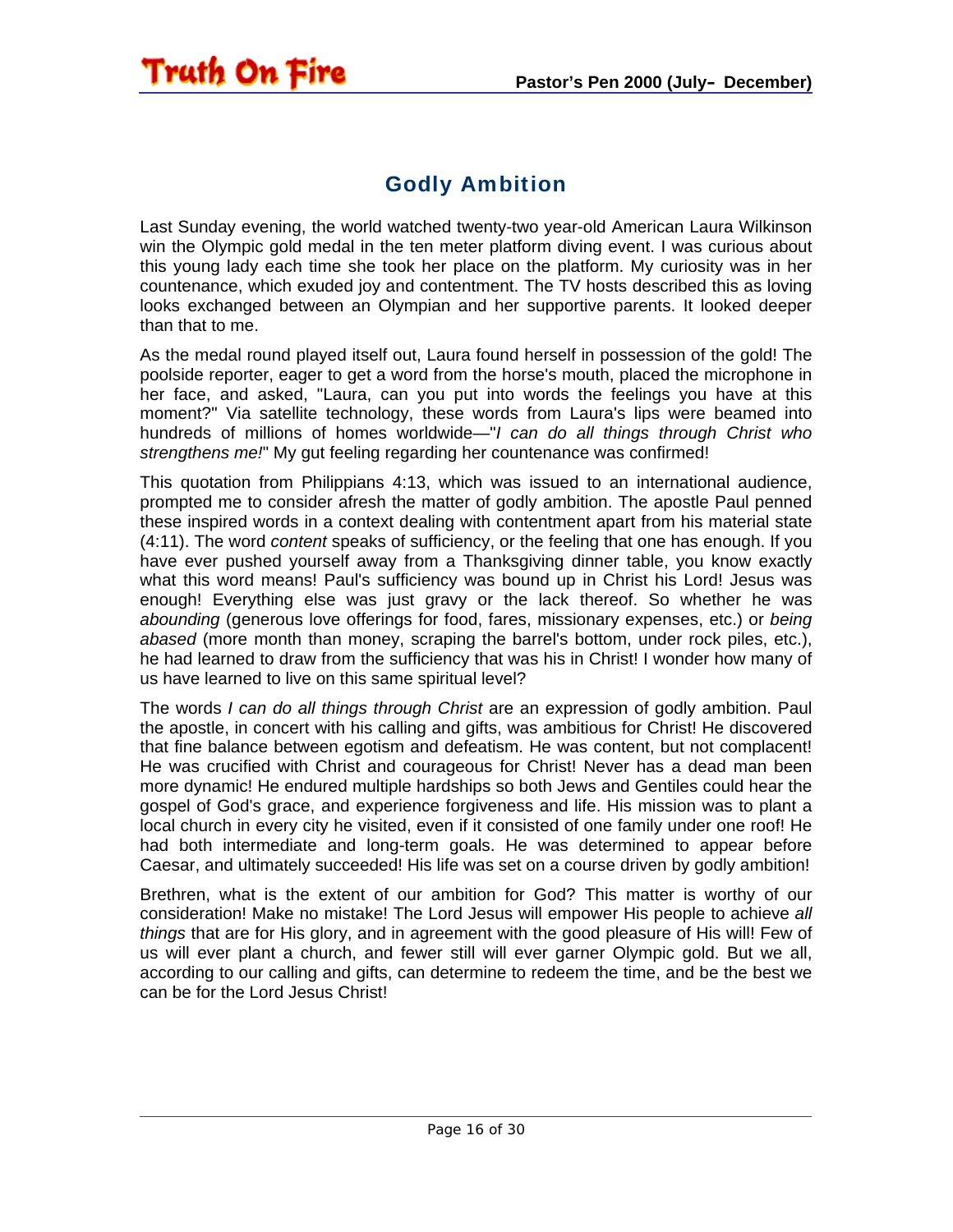# In Search of Righteousness

<span id="page-16-0"></span>Truth On Fire

Three thousand years before the media stumbled upon the sound bite, inspired writers of Old Testament literature were encapsulating bedrock truth in the form of proverbs. The book of Proverbs is a virtual treasure chest of Divine wisdom. Its spiritual and moral principles are both immutable and eternal! In this election year, with our nation faced once more with the task of installing a new administration in Washington, the following proverb looms large in my thinking—"*Righteousness exalteth a nation: but sin is a reproach to any people*" (Proverbs 14:34).

The Old Testament concept of *righteousness* signifies *rectitude* in all matters spiritual, moral, ethical, or legal, including the administration of justice. The word r*ighteousness* has been defined as (1) the behavior of God, (2) the standard of character and conduct reflected in the Ten Commandments, (3) doing that which is right in every situation, and (4) the dispensation of justice upon mankind. The word *exalteth* means to be *raised high*, to be *promoted*. The Scripture teaches us that nations committed to righteousness can expect God's sanction and approval as He elevates them to prominence. The question that must be asked is this: Is there any evidence forthcoming from the top levels of our government to suggest that a hunger for righteousness exists?

This last week, citizens who opted to do so witnessed debates between the presidential and vice-presidential candidates of both major parties. While I am not a political junkie, I do have a keen interest in the platforms adopted and advanced by each side. After all, one or the other of those two opinions will prevail, and squarely impact the spiritual and moral climate of our culture. So I watched and listened intently for the slightest indication that righteousness might be the benefactor in the outcome of this election. No blips appeared on my radar screen.

One significant issue with which all four men had to deal was the recent FDA approval of the RU-486 abortion pill. Third party candidate Pat Buchanan has rightly labeled it a "human pesticide". The contenders were all asked whether they would do anything to oppose its implementation as a birth control device. In my opinion, they all blundered! I would love to have heard an answer like this. "I want the citizens of this great nation to know assuredly that I believe life begins at conception. If elected President, I will exercise every option afforded me by the Constitution to rid this country of legalized murder, including the ban of this damnable pill, and the overturn of Rowe vs. Wade. I will appoint no Supreme Court Justice that does not share this fundamental view of the sanctity of life." Unfortunately, no such intestinal fortitude was found.

Brethren, we need to pray earnestly for our nation. One of the signs of God's judgment upon a people is leadership that lacks a moral compass, and the courage to do right, even when right is unpopular! In such societies, righteousness is always a casualty! We are there!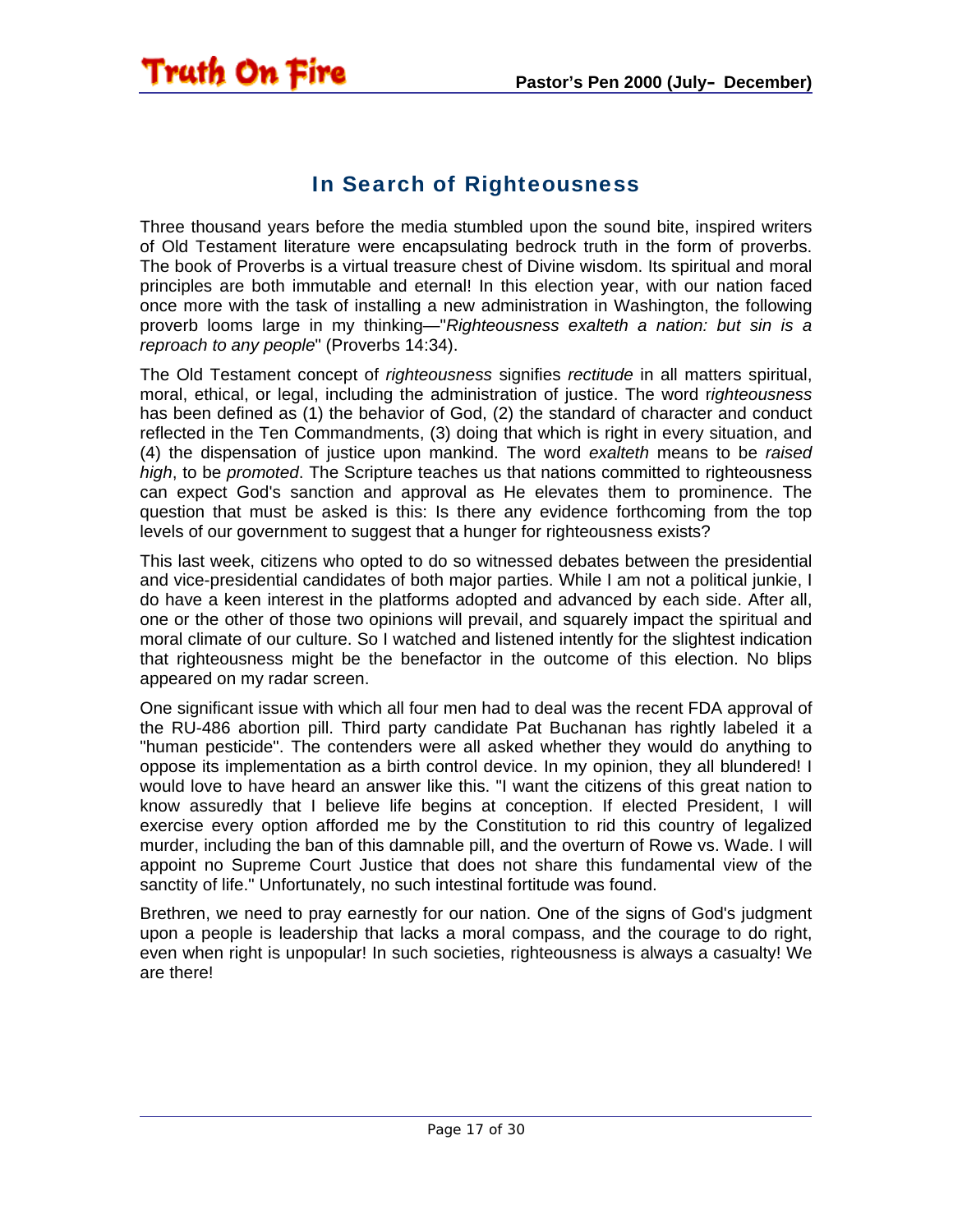

<span id="page-17-0"></span>Truth On Fire

Israel has once again taken the world's center stage. Expect this to be a regular occurrence as prophetic history unfolds. This is no surprise to Bible students. The Jews are God's elect people. In this unique role among the nations, they have been both custodians of revelation and couriers of redemption! In this present hour, they are reckoned as enemies of the Gospel and yet beloved of God (Romans 11:28). The course of history will culminate with the Second Coming of Christ, at which time the Jewish nation will embrace the Lord Jesus as their Messiah (Romans 11:26). There is a Divine work of salvation yet to be accomplished in Israel. Words cannot describe the privilege that is ours to be eyewitnesses to God's sovereign orchestration of end-time events.

I have found that prophetic journeymen are more or less in agreement regarding America's role in the last days. Simply stated, there is little or none! Most postulate that the United States will be reduced to less-than-superpower status. Our ability to influence world affairs will wane as European nations consolidate political and economic resources. This loss of international supremacy presupposes a dramatic deterioration in America's economic and military power. Such a portentous eschatological forecast raises this question: how will this happen?

The answer is not apparent, but consider these facts. First, Japan's economy is a time bomb waiting to explode. Second, the illusion of a budget surplus has come at the expense of our military, whose moral and readiness are at all-time lows. Third, God is no doubt angry over the legalization of infanticide and the legitimization of Sodomites. Fourth, Middle East policy has placed inordinate pressure upon Israel to make concessions to the Palestinians for the sake of peace. Israel has reluctantly cooperated. Palestinian leader Yasser Arafat, however, refuses to be satisfied. He and his people have their sights set on the most valuable piece of real estate on this planet—the thirtytwo acres referred to as the Dome of the Rock. This is precisely the place where Jehovah's glory filled Solomon's temple, and where prophecy dictates that Israel will one day rebuild the temple and resume the sacrifices.

The challenge America faces is one of loyalty. Israel is considered by many to be the fly in the Middle East ointment. Many in America are sympathetic to that view. Yasser Arafat has the Arab oil-producing nations (OPEC) in his corner. We rely heavily upon oil imports from OPEC. In the event of war, will our government continue to support and defend Israel against its foes? Would we be willing to risk our national security and imperil our economy for Israel's survival?

Brethren, I believe the mercy that God has extended to America is due in large part to our alliance with Israel. Our future may depend upon continued allegiance. It is time for every intercessor to plead our nation's cause, and pray for the courage to do what is right without regard for the cost! The Lord promised Abraham the Hebrew that He would bless those who blessed him, and curse those who cursed him. No political body on this earth can disannul God's promise!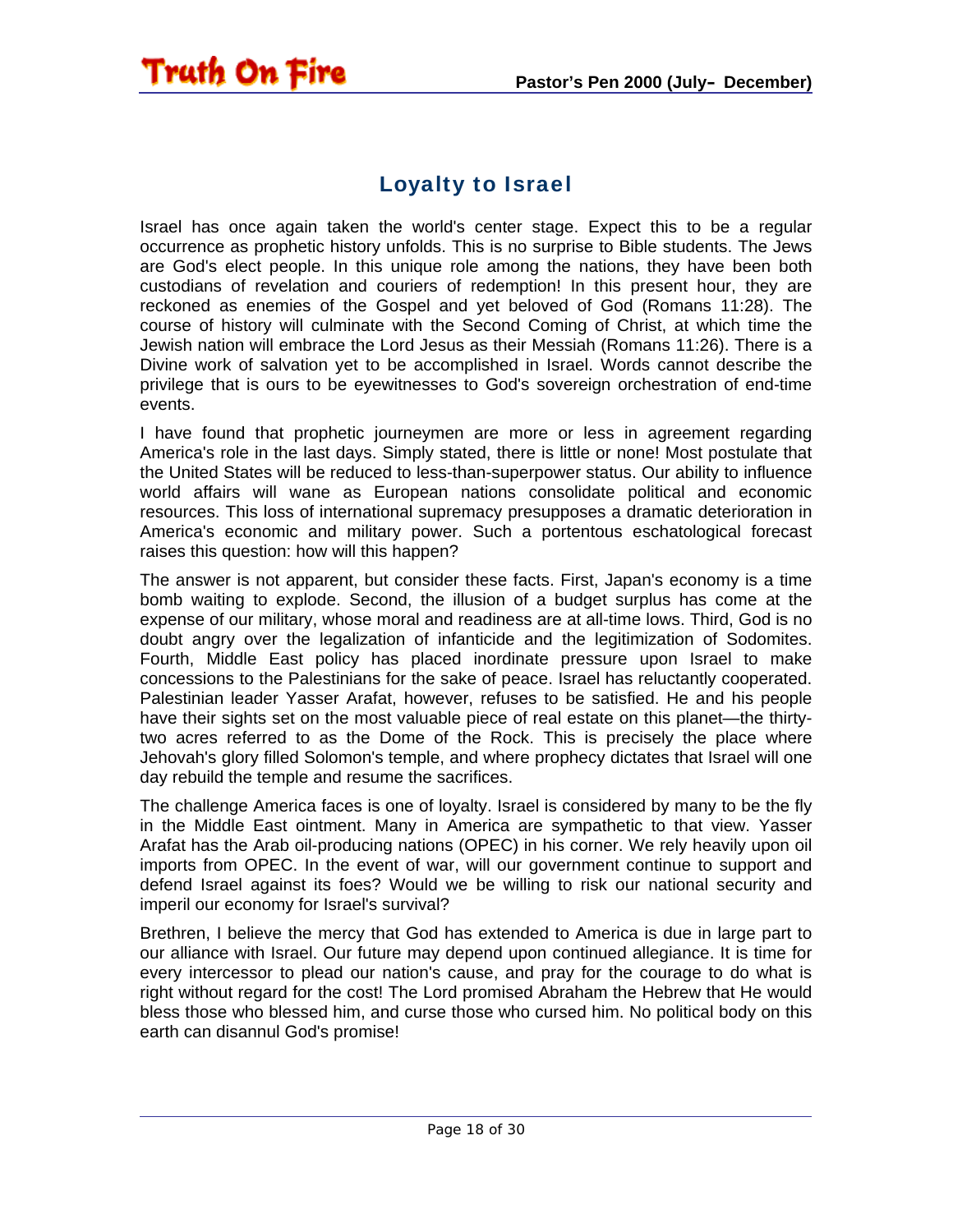# The Preaching of Doctrine

<span id="page-18-0"></span>Truth On Fire

 I was reminded this last week of an admonition given by the apostle Paul to Timothy, his son in the faith, and the pastoral appointee of the church at Ephesus. In the last chapter of his last epistle, Paul issued this challenge: "*Preach the word; be instant in season, out of season; reprove, rebuke, exhort with all longsuffering and doctrine. For the time will come when they will not endure sound doctrine; but after their own lusts shall they heap to themselves teachers, having itching ears; And they shall turn away their ears from the truth, and shall be turned unto fables*" (II Timothy 4:2-4). In our era, we have a tendency to understand this charge in a highly prophetic way that reaches out across the centuries of time. It is obvious from the context, however, that Paul was preparing Timothy for his own ministerial experience.

In the phrase *they will not endure sound doctrine*, the word *they* signifies his church membership, those who heard him expound the Scriptures on a regular basis. Prophetically, it refers to every member of every congregation in the church age. This world could not care less about sound doctrine, nor should we expect them to care. The concern Paul registers with Timothy is that of the church assimilating the spirit of this world, and turning its ears away from the truth. It is this corruptive influence that imperils the church!

The occasion that prompted this reflection was the post-debate analysis offered by political operatives and gurus after the third and final presidential debate. It was agreed that George W. held a slight edge over Al Gore. One reason given was the rhetorical appeal of George W. when he spoke of *bringing people (Democrats and Republicans) together* to *get things done*. In stark contrast was Al Gore promising to *fight* for the people. So here was conciliation set against confrontation. Real politics, in its purest form, is all about expounding and defending one's ideological principles, dismantling those of the opponent, and challenging the voter to think like you, and elect you to office. Unfortunately, politics is no longer politics.

There seems to be a striking parallel between the poll-driven opinions expressed by the so-called experts and the prevailing attitude in the church toward theological preaching. The doctrines of Scripture are our ideological foundation. The pastor is to expound them, affirm them, expose every system of error that comes against them, and challenge God's people to embrace them, internalize them, and be governed by them! Unfortunately for many, preaching is no longer preaching, and doctrine is no longer doctrine!

Brethren, there is a declining appetite for theological fodder in the Lord's church. This downgrading of doctrinal distinctives is producing a generation of believers whose lives are governed by sentimentality. Those willing to accentuate the truth above the need for unity (whether ecclesiastical or political) are looked upon as the real impediments to peace. My rejoinder is simply this—"Peace with who, God or man?" Personally, I am not willing to abandon the proclamation of theological truth to accommodate the crowd. How about you?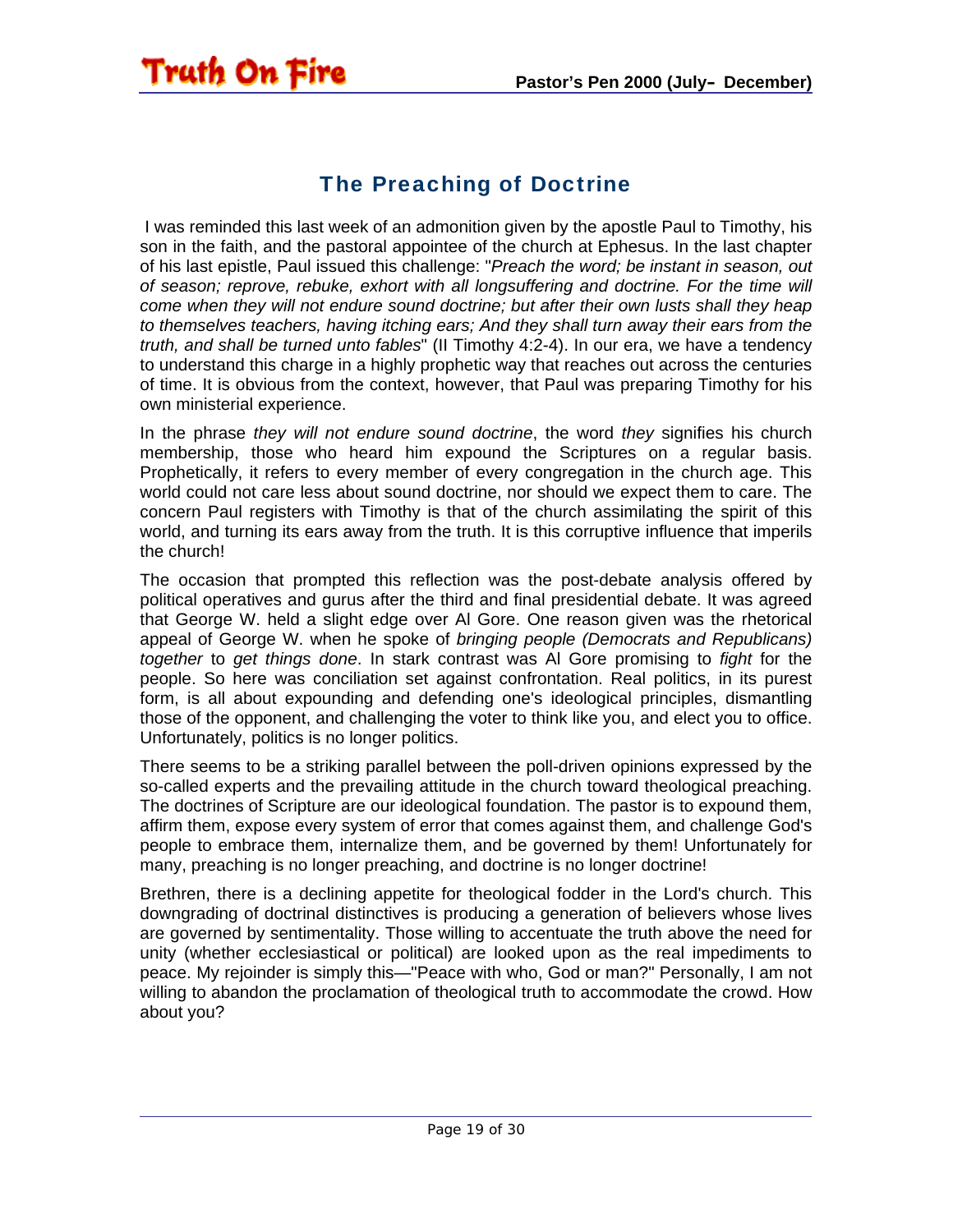

<span id="page-19-0"></span>**Truth On Fire** 

Working relationships are a necessity of life! In terms of personal survival, they rank right up there with oxygen. They are absolutely vital! What constitutes a working relationship? That question might be answered better by illustration than by definition. Examples include husbands and wives, parents and their children, employers and employees, teachers and students, pastors and congregations. The list is virtually endless. Strictly speaking, it is the cooperative interaction between two or more parties for the purpose of achieving a specific outcome or goal.

Many companies consider an employee's ability to work effectively with team members to be every bit as critical to the corporate mission as technical skills. This dynamic also applies in a church context. The apostle Paul rebuked the Corinthians in this very matter. A divisive spirit had caused their working relationships to suffer despite a plentitude of spiritual gifts. Paul instructed all of his churches that the way to nurture working relationships was through "*forbearing one another, and forgiving one another"*  (Colossians 3:13). Do you long to become a spiritual team player? Do you desire to build strong working relationships in the Kingdom? Seek and practice the graces of forbearance and forgiveness!

Working relationships can be as fragile as they are vital! Take the example of Paul and Barnabas as recorded in Acts 15:36-40. As they prepared to embark upon the second missionary journey, a difference of opinion arose in the matter of John Mark, who prematurely departed from the first mission. The Bible says Barnabas *was determined* (v.37) to take Mark, while Paul *thought not good to take him* (v.38). The phrase *was determined* indicates resolute purpose of mind. The words t*hought not good* mean to deem unsuitable (unworthy). Both verbs are imperfect, which tells us this debate was lengthy. Barnabas resolved to give Mark another shot. Paul reckoned that a second chance was a bad risk. The *contention* became *so sharp* between them that *they departed asunder one from the other* (**v.39**). The working relationship was over!

My purpose is to demonstrate that honest differences can and do exist between good and godly men. Is it possible to say whether either of these two men was operating in the Spirit, or in the flesh? I think not! These two spiritual soldiers, driven by love of others, had irreconcilable agendas. Both men lived out their commitments, and enjoyed spiritual success. Paul's legacy is recorded in the last thirteen chapters of the book of Acts. The legacy of Barnabas was written by Paul's own hand—"*Take Mark, and bring him with thee: for he is profitable to me for the ministry*" (II Timothy 4:11). Is it possible to say which of these legacies will be found more valuable at the Judgment Seat of Christ?

Brethren, working relationships in the Kingdom do come to an end from time to time. The parting of Paul and Barnabas was a contentious one. They can and should be gracious, with both parties anticipating fruitfulness on their journey to the Father's house! Amen!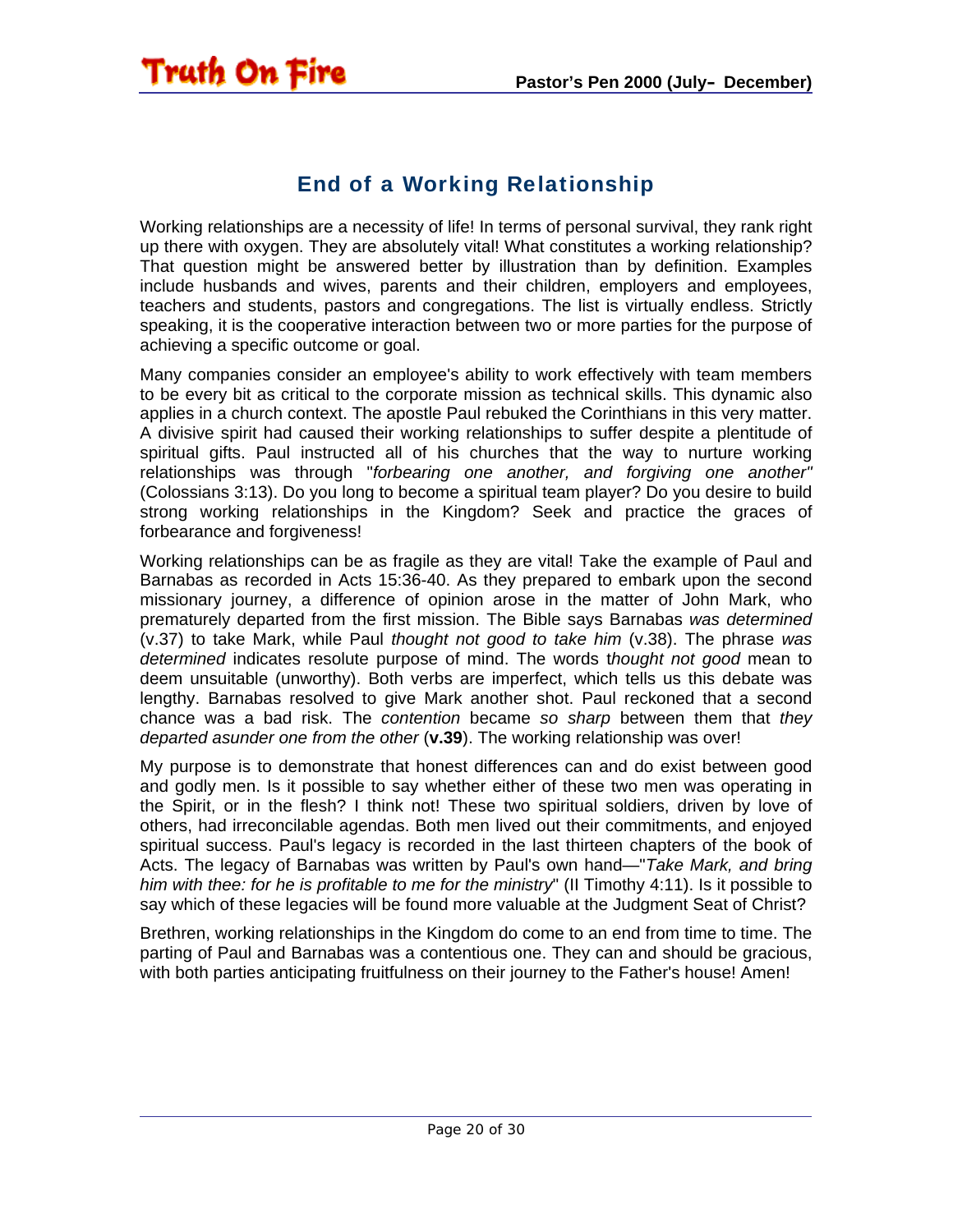# A Generational Faith

<span id="page-20-0"></span>Truth On Fire

It is virtually impossible to overstate the importance of parental influence in spiritual matters. The familiar saying, "The hand that rocks the cradle rules the world, " is an adage clearly intended to emphasize maternal ability to shape young lives. The Scriptures provide ample testimony to the validity of that statement. Paul's reflections upon Timothy and his godly heritage were expressed as follows: "*When I call to remembrance the unfeigned faith that is in thee, which dwelt first in thy grandmother Lois, and thy mother Eunice; and I am persuaded that in thee also*" (II Timothy 1:5). Two godly women had nurtured him in the things of God long before he met the apostle Paul, and laid the groundwork for faith.

What are we told about Timothy's faith? First, it was a **genuine** faith. The Scripture says it was *unfeigned*, meaning a *lack of pretense*, an *absence of hypocrisy*. Its background was the theatrical arts, where actors absorbed themselves in a role to portray someone they were not. It refers to that which is a true expression of ones inner person as opposed to that which a person might take to himself or herself as part of an outer religious identity. In short, Timothy was the real deal! This genuine faith was *in* all three individuals—Lois, Eunice, and Timothy. Jesus' main bone of contention with the scribes and Pharisees was their obsession with the externals of religion, which left them internally destitute of genuine faith. Genuine faith will not bring accolades from society, nor acclaim from the academic community. It will, however, provide the one essential of life—an audience with God!

Second, it was a **gentle** faith. Paul had a great desire to see Timothy, and spend time with him. They were like-minded! Like-hearted! The phrase *being mindful of thy tears* (**1:4**) suggests a tenderness of heart and the bearing of burdens. It speaks of compassion and gentleness of soul. The words *that I may be filled with joy* (1:4) suggest to us that, in Paul's mind, the next best thing to spending time with Jesus was spending time with those who were like Him! The net result is the same—fulness of joy! Gentle faith, as both tender and compassionate, is a joy to be around!

Third, it was a **generational** faith. It was robust and operative in two prior generations. Generational faith is a proven Biblical concept. Adam, Abel, Seth, and Enos shared a common affinity for God, and called upon His name. Abraham's influence upon Isaac, Jacob, and Joseph is legendary. Consider David and Solomon who came from the loins of Jesse. I firmly believe that God desires all faith to be unfeigned, and to impact successive generations!

Brethren, there is perhaps no greater heritage to be left by a father or mother than that of a generational faith that is both genuine and gentle in nature. In all of our efforts to build wealth, and pass on to our children the benefits of our labor, let us be careful to maintain a godly influence, and a faith that is both genuine and gentle!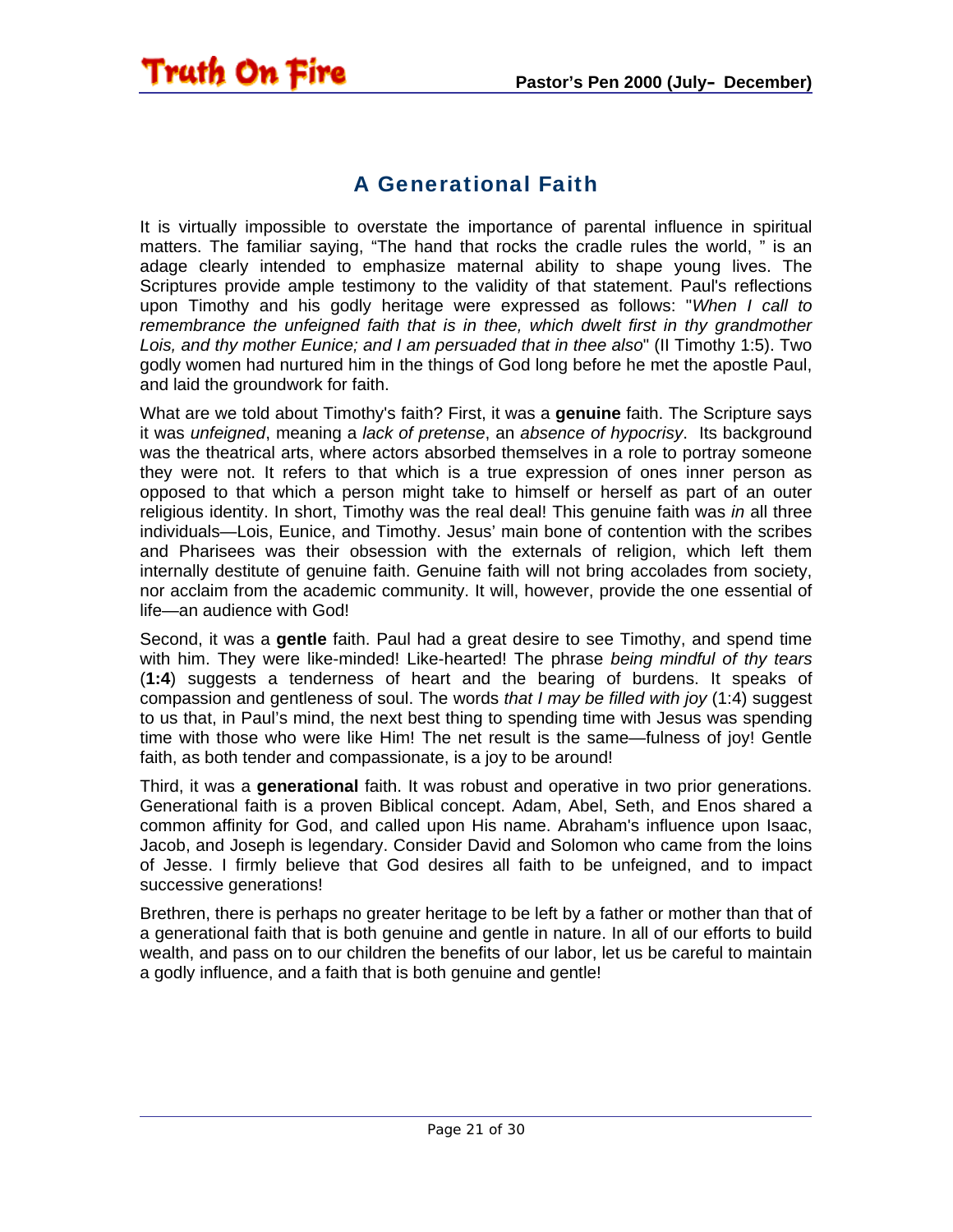# No Double-Punched Ballots!

<span id="page-21-0"></span>Truth On Fire

The forces of political correctness in America have created yet another victim—the voter. It appears that some nineteen thousand ballots cast in Palm Beach County were invalidated due to multiple selections for the same office. Election laws in every state disallow double-punched ballots. The offenders are disqualified. Post-election claims of confusion over the "butterfly" ballot have produced a whole new class of litigants. They are demanding recounts and (in some cases) new elections. The fact is that ballots are not technically cast until they are dropped into the ballot box by the voter's own hand. Up to that point, an elector may request any number of new cards if he or she believes an error has been made in their selections. There is ample opportunity for confusion or rule infraction to be remedied before the ballot is cast.

This electoral cliffhanger has created an opportunity for every citizen to reflect upon the spiritual ballots that they are casting in this life. The choice of one's God is infinitely more weighty than that of president. The latter binds us for four years, while the former binds us for eternity! The Bible dispels all confusion in the matter of spiritual choice. Jesus said, "*No man can serve two masters: for either he will hate the one, and love the other; or else he will hold to the one, and despise the other. Ye cannot serve God and mammon*" (Matthew 6:24). Jesus taught the impossibility of a double-punched ballot. He ruled out multiple selections. He disqualified the offenders!

Joshua sounded a similar refrain in his final appeal to Israel. He declared, "*Now therefore fear the Lord, and serve Him in sincerity and in truth…And if it seem evil unto you to serve the Lord, choose you this day whom ye will serve…but as for me and my house, we will serve the Lord*" (Joshua 24:14-15). The burden of spiritual choice was placed squarely on their shoulders. It was an either or (not both and) ultimatum. It is also important to recognize that both Jesus and Joshua spoke of service as being directly linked to choice and allegiance. They are inseparable!

Friend, how are you casting your spiritual ballot these days? Is it double-punched? Are you attempting in vain that which Jesus said was impossible? If so, keep in mind that there will be no avenues of advocacy or recourse at the Judgment! No man will be able to claim that God gave him a butterfly ballot! All claims of confusion will be disallowed! There will be no opportunity for a recount or a new election! Your ballot will have been cast!

The good news, however, is that you are still in the precinct, and Jesus is the Supervisor of elections. I would recommend that you approach Him humbly, acknowledge the sin of a double-punched life, and appeal to His mercy for a new ballot. Jesus gave this assurance: "*And he that cometh to me I will in no wise cast out*" (John 6:37). His precious blood can cleanse the deepest and darkest stains of sin! The power of His resurrection can regenerate the soul, and transform the most untoward life! Amen!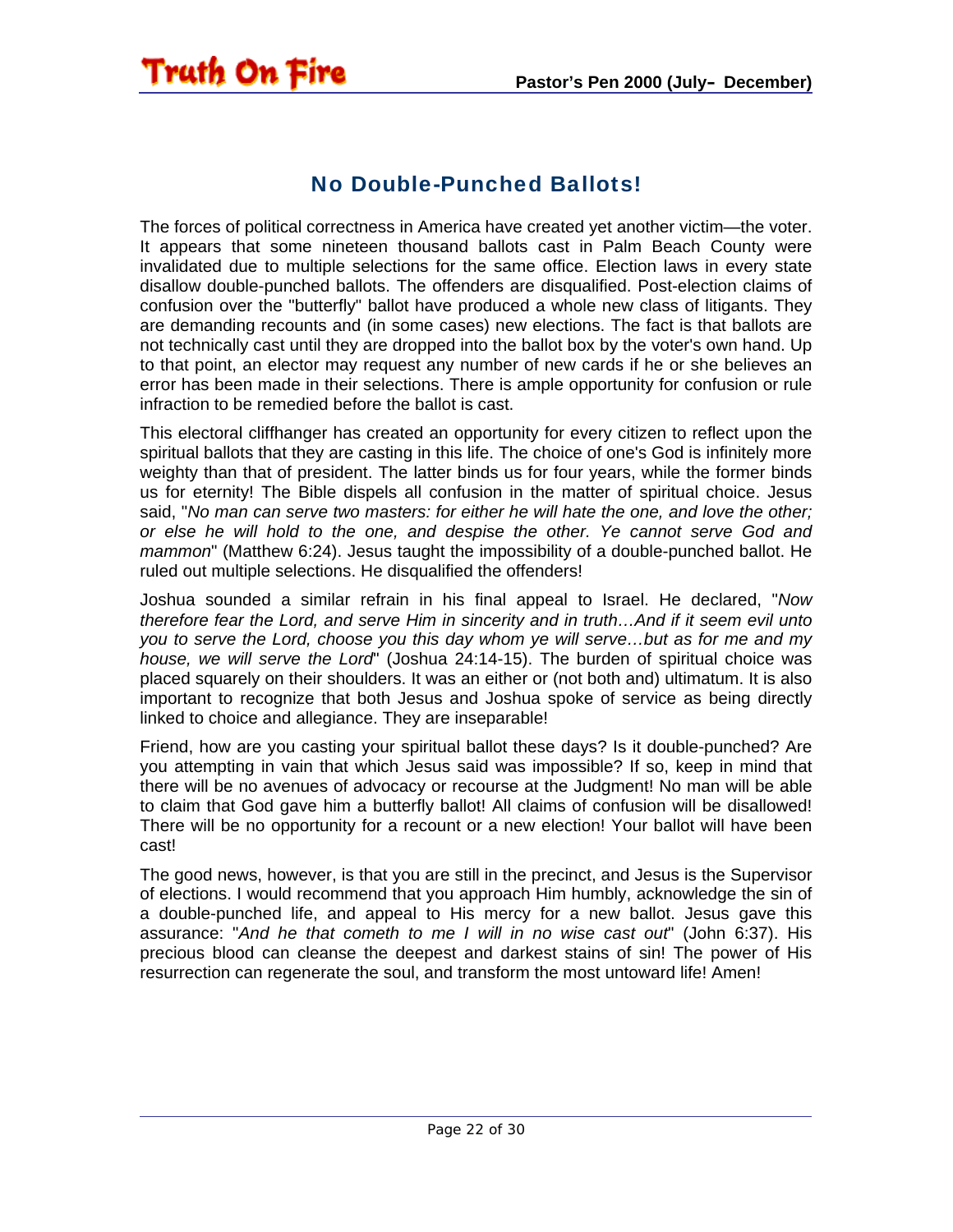# Bought with a Price!

<span id="page-22-0"></span>Truth On Fire

It has been said that the most successful individuals in this world have built their lives upon a handful of core beliefs or governing principles. One of my seminary professors proposed to our homiletics class that most preachers in a lifetime receive perhaps a dozen truly profound messages from God out of Scripture, and that these become the guiding force behind all sermon preparation throughout their ministry, weaving themselves into the fabric of other messages.

I am convinced that this is (to a significant extent) true for believers who walk in fellowship with God. One such core belief is the conviction that God holds the title deed to my eternal soul, and is the preeminent Proprietor of my person and possessions! In the parlance of Paul the apostle, I am bought with a price, and should therefore glorify God in both body and spirit because they belong to God (I Corinthians 6:20). This governing truth, once embraced by the mind and embedded in the heart, permeates every other area of Christian discipline!

The phrase *bought with a price* contains two words that command our attention. The verb *bought* is the Greek **agorazo**, which means *to frequent the marketplace* (agora) for the purpose of buying and selling. It is past tense and passive voice. The point in time was the Cross of Calvary, where Jesus transacted the purchase of His church *with His own blood* (Acts 20:28). God Himself was the active party in pursuit of helpless sinners dead in their trespasses and sins!

The word *price* is the Greek **time**, signifying the honorable and fixed price agreed upon by both parties in a transaction. The two parties involved in this transaction were the Father and the Son, prefigured and portrayed in the Old Testament as a *smoking furnace* and a *burning lamp* (Gen. 15:17; Gal. 3:17). The covenant made between these two members of the Godhead secured the eternal salvation of all who would follow the example of Abraham's faith apart from works! The price paid to purchase us was the Divine and sinless blood of God Incarnate! No lesser remedy could have satisfied the holiness of God! Is there a price more honorable or valuable than this that God provided for Himself on our behalf?

The practical ramifications of this glorious truth as a core belief are abundant! Believers who submit themselves to this governing principle in both body and spirit find it far easier to fend off the temptation to deviate from God's prescribed will. This is more fundamental than the "What Would Jesus Do?" quip. It involves a clear sense of Divine ownership—a submission of my rights and prerogatives to His! It settles up front a multitude of life issues! It keeps virginity intact until marriage! It transforms tippers into tithers! It elevates a mere career to a ministry! It steers the eyes away from lust! It brings a sweet savor of Christ to the entire being, promoting obedience and purity of life! Its importance as a building block cannot be overstated!

Brethren, it is impossible to be a disciple of Jesus Christ, and grow into His likeness, without first resolving the issue of God's ownership! Has this truth ever embedded itself within your being? Is it a core belief that defines both who you are and what you do? Has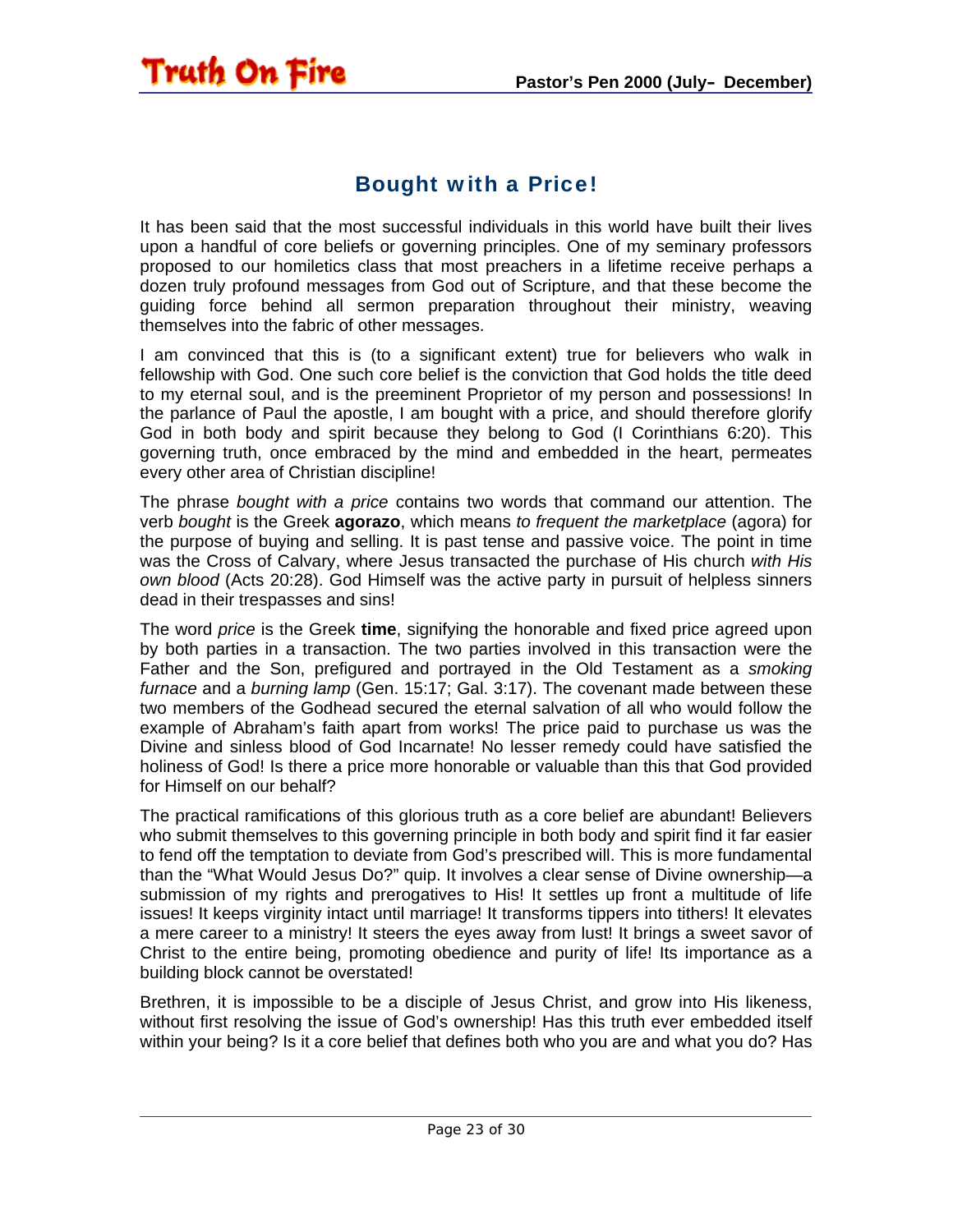

your spiritual life suffered in recent days simply because this precept is no longer at center stage? Genuine joy and inner peace, my friend, is the exclusive domain of those individuals who have these four words—BOUGHT WITH A PRICE—chiseled on the cornerstone of their hearts!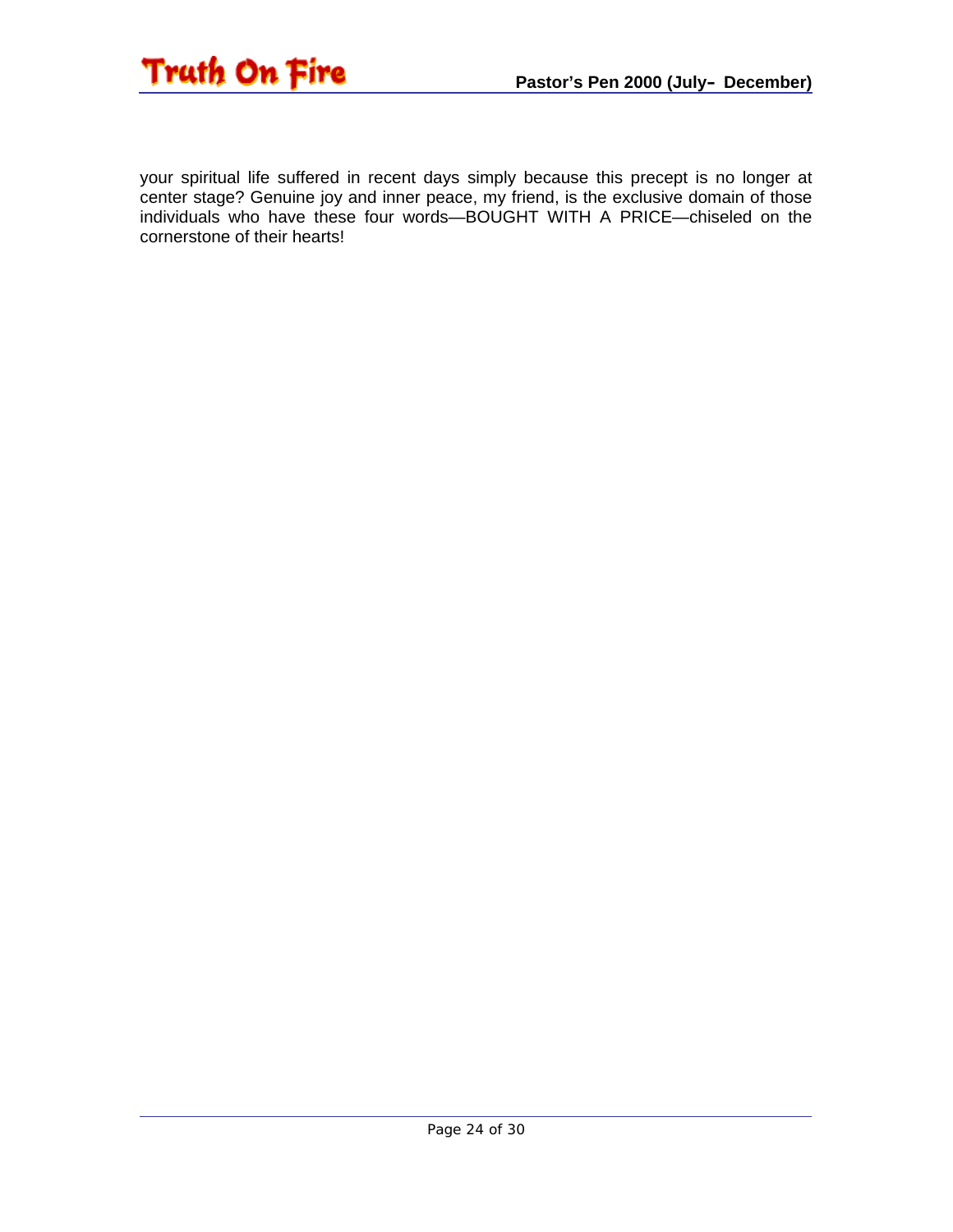<span id="page-24-0"></span>

## Consolation in Christ's Troubles

My soul is troubled these days. Allow me to enunciate a few of the contributing factors. The clarion calls being issued by liberalism to transform our *duly* constituted republic into a pure democracy are alarming. Senator-elect Hillary Clinton has become the most notable and notorious proponent. The "will of the people" has become the proverbial poster child for this subversive movement. But it is "the rule of law" that has always distinguished our nation, the people's will being subject to it! The intentional blurring of this distinction is at the core of the current electoral crisis!

No group should possess a better grasp of this principle than believers. The essence of the kingdom is the rule of Christ and the disciple being subject to Him. If the minions of liberalism succeed in this effort, it will inflict irreparable harm to our nation as a republic. Moreover, the latter-day Laodicean church will be emboldened to install a spiritual deadbolt lock to its already closed door, where Jesus stands outside knocking, and seeking an entrance (Revelation 3:20).

The pervasive apathy of the electorate is also disheartening. Once again the leader of the free world will be elected by twenty-five or so percent of eligible voters, half of which opted for mindless indifference. Such laissez faire attitudes will ultimately result in the forfeiture of precious freedoms, including tax-exempt status for churches and the right to bear arms. Those who are burdened for genuine revival in America are keenly aware of the consequences of abdicated duty by the church—spiritual penury and powerlessness!

In the midst of the inaugural fanfare that ran rampant during His ride through the streets of Jerusalem, and as part of His response to certain Greeks that sought Him, the Lord Jesus said, "*Now is my soul is troubled*" (John 12:27). The verb *troubled* means *to*  agitate or *disturb*, and the tense is perfect passive. An expanded translation might read, "*In this the hour for which I came into the world is my soul one having been brought to a state of holy agitation and disturbance*." What do you suppose were the contributing factors behind the troubling of His soul? The list includes these realities. (1) This same crowd would soon abandon the cry of "*Hosanna!*" and take up "*Crucify Him!*" (2) Judas the betrayer would soon deliver Him to the authorities for thirty pieces of silver. (3) Pilate and his political cohorts would soon set aside the rule of law for the will of the people. (4) He would soon be the Truth on trial in a court of falsehood. (5) He would soon endure public humiliation and excruciating physical pain. (6) He was just a few days away from bearing the iniquity of sinners in His body on the tree. (7) An eternal fellowship with the Father would be broken for three dark and lonely hours.

Brethren, while I am somewhat troubled by the malevolent forces at work in our electoral process, I am seeking to find consolation in the troubles of Christ! He is the One that spoiled those same principalities and powers, and made a shew of them openly, triumphing over them in it (Colossians 2:15). It is He that sits at the Father's right hand, until His enemies are made His footstool! (Hebrews 1:13). He is the Judge that promotes presidents, putting down one, and setting up another! (Psalm 75:6-7). Our hope must ever be in the preeminent Christ!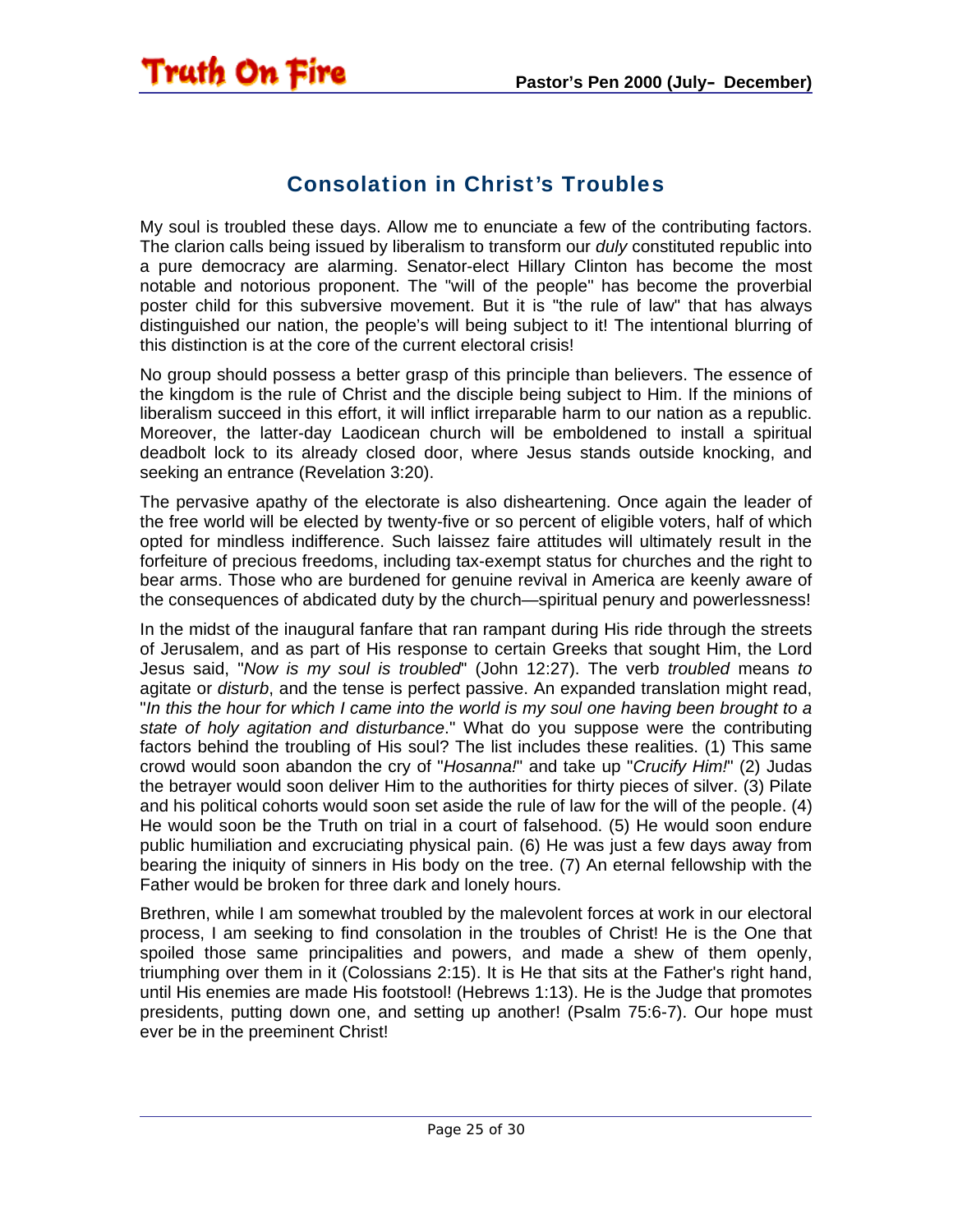## Thankful for His Goodness

<span id="page-25-0"></span>Truth On Fire

A genuine spirit of gratitude for God's goodness is perhaps the most desirable and practical of personal traits. No one exemplified this grace more than did the Lord Jesus. The Bible teaches us that a lack of thankfulness for the goodness of God produces *vain* (empty and profitless) *imaginations* and *darkened hearts*, and transforms would-be *wise* men into *fools* (Romans 1:21-22). God's people are instructed to give thanks *in every thing*, and so fulfill a key aspect of His *will* for their lives (I Thessalonians 5:18).

The human propensity for ingratitude was vividly illustrated in Luke 17:11-19. Ten lepers pled for and received the Lord's healing mercy. Only one recipient--a Samaritan- returned to give glory to God. In a public place and without shame, he took a prostrate position at the feet of Christ, and offered his thanks with a loud voice. In His response, Jesus defined this display as indicative of faith--a faith that made him whole. No doubt more than physical healing was implied. The question "Where are the nine?" still demands an answer as it echoes through the centuries!

It is noteworthy that the NT words *thanks* and *grace* have the same Greek derivative- the word **charis**. When this word is translated grace, it denotes unmerited favor bestowed upon the recipient by the Giver. In a context where the meaning is thanks, it suggests a reciprocation of that favor that acknowledges the beneficence of the Giver with appropriate praise. Thus as we bow our heads to offer thanks to God, we acknowledge His benevolent and gracious hand in the provisions we have received. We literally grace His name in return for grace received! And so it is in all that we reckon as grace from His hand. Therefore it is no wonder that the apostle Paul, in concluding a context on the grace of giving, broke into doxology, declaring, "*Thanks be unto God for His unspeakable gift*" (II Corinthians 9:15).

Brethren, the strains and stresses of our national and personal life should never be allowed to obscure the everlasting graces that are ours in the Lord Jesus Christ. We must spend time daily recounting His goodness, gracing His name, and lavishing praise upon Him. Such discipline keeps the mind focused and the heart tender. Moreover, it evokes the pleasure of Him Who loved us, and gave Himself for us!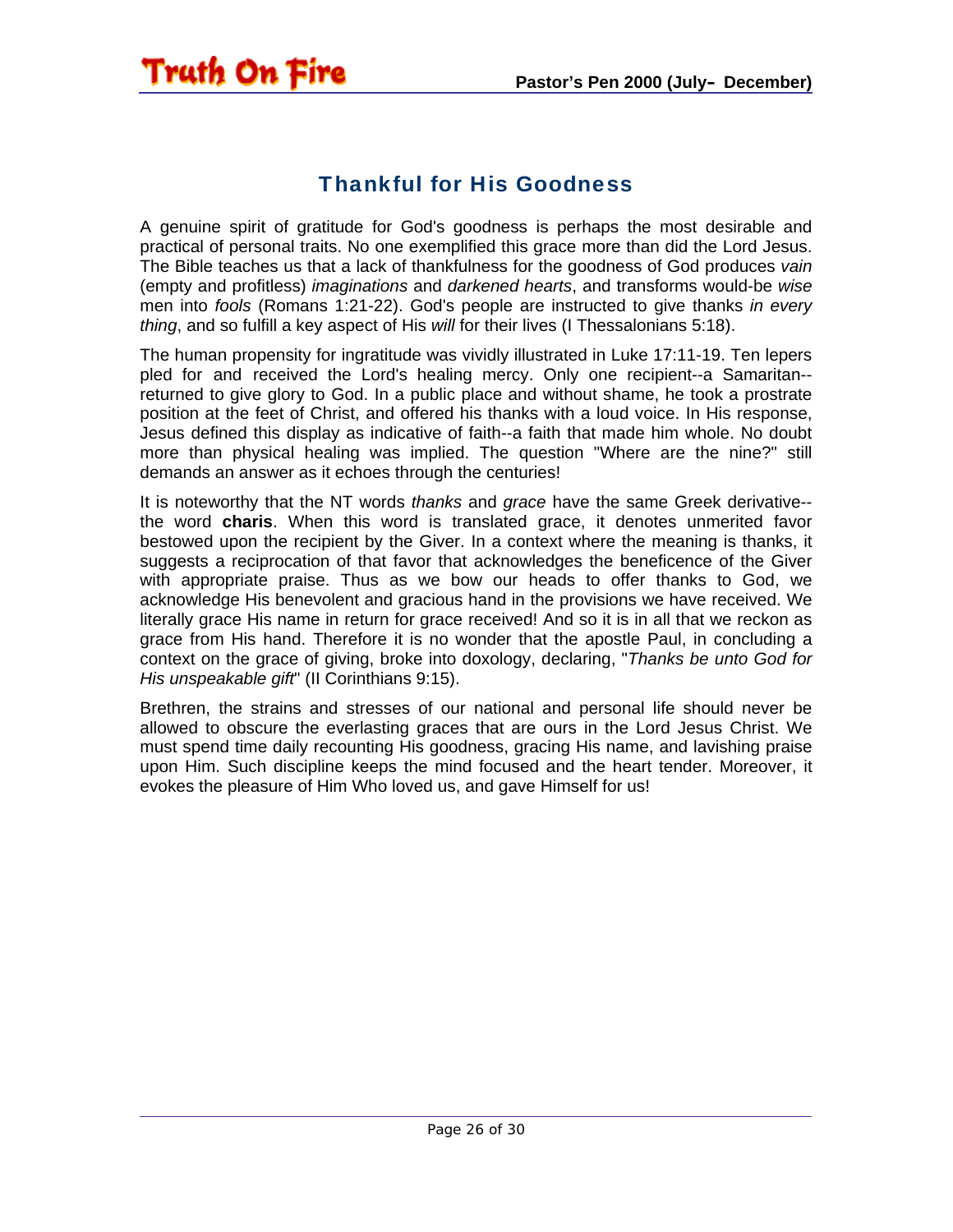# The Father's Business

<span id="page-26-0"></span>**Truth On Fire** 

The electoral clock continues to tick for the presidential contestants. Anxiety levels are rising on both sides of the political divide over the election contest, ballot recounts, transition plans, etc. One potential concern has been the diminished capacity of the next administration to transact *the people's business* effectively due to time constrains in setting up a new government. In the midst of this battle for the White House, God's people must remain focused on *the Father's business*. I submit to you that the business of the Father does not consist of political activism, protesting, picketing, or surrender of the pulpit to a political pundit.

What is the Father's business? Well, the Lord Jesus provided a most practical and illustrative definition of this phrase during His Passover visit to the Temple at age twelve (Luke 2:46-49). Joseph and Mary had traveled a day's journey north of Jerusalem before His absence in the company was discovered (v.44). In response to their query upon finding Him, Jesus asked, "*Wist ye not that I must be about my Father's business?*" (v.49). Thus Jesus assigned this label to what Luke says He was doing!

Remarkable in Luke's account are the three days spent searching in places *other than* the temple, and Jesus' depth of preoccupation with temple ministry that preempted any search for His parents. May God in this hour grant the same preemptive grace to all who would preoccupy themselves with Kingdom matters!

What was Jesus doing? First, he was "*sitting in the midst of the doctors*" (v.46). The word *doctors* is **didaskolos**, a common NT word meaning *teachers*. Alfred Edersheim suggests that these were eminent Rabbi's celebrated for their mastery of Jewish Canon Law. What we have here is the Divine adolescent engaging the greatest scholastic minds in bold and calm assurance without intimidation. Second, He was also "*hearing them, and asking them questions*" (v.46). Both verbs are present active participles, indicating prolonged activity without coercion from either side. *Asking* has an intensive prefix that suggests a series of questions--literally, questions upon questions. There can be no doubt that, in this historical context, Jesus was seeking to elicit from these teachers their understanding of both the deeper typical significance of the Passover and its actual fulfillment in the course of redemptive history, and to elucidate His own understanding of this event for their consideration. He, of course, was the fulfillment!

Brethren, there are no Biblical prohibitions against political activism. In a democratic republic such as ours, the argument could be made that active engagement in the political process is in fact a rendering (at least in part) unto Caesar that which is Caesar's. The Father's business, however, is distinctively different. It is boldly and calmly engaging the minds of men in constructive dialogue that places truth at the center with a view to influencing them toward a justifying and sanctifying faith in Jesus Christ! This, my friend, is the greatest business in the world! Have you been engaged lately?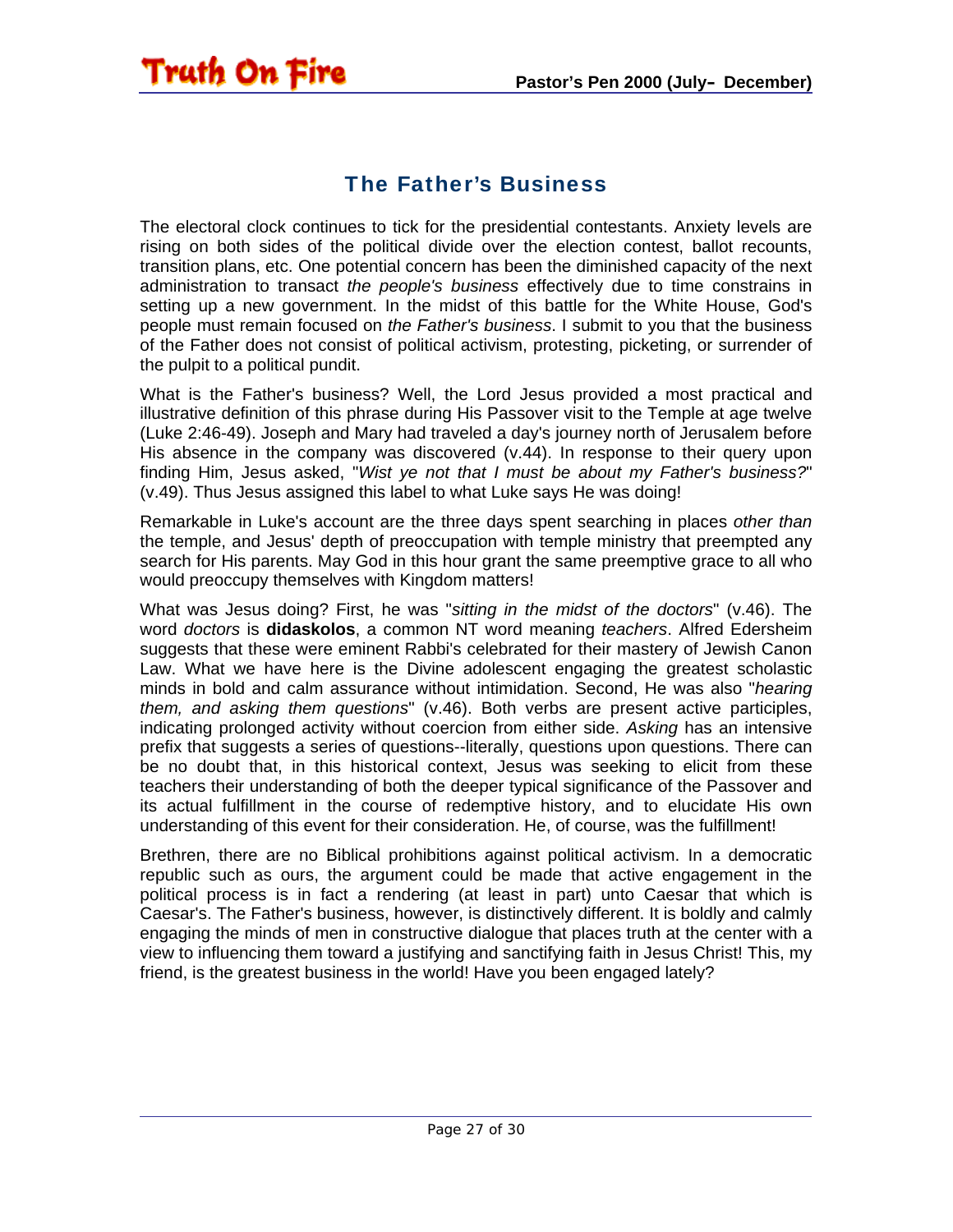#### Intercessors for Our Time

<span id="page-27-0"></span>Truth On Fire

The churches of our Lord in this great nation have seldom seen such a demonstrative need for intercession on behalf of those who are in authority. We are witnessing a postelection dynamic that is unprecedented in U. S. election history. Every branch of government—judicial, legislative and executive—is thoroughly (if not willingly) engaged in this process. It is safe to assume that the course of history will be charted based upon the outcome of the current contest. It is clear that all God's people (without regard for political stripe) must engage (or re-engage) themselves in Biblical obedience with reference to prayer.

Nearly two thousand years ago, the apostle Paul delivered these inspired instructions to Timothy, pastor of the church at Ephesus: "*I exhort therefore, that, first of all, supplications, prayers, intercessions, and giving of thanks, be made for all men; For kings, and for all that are in authority; that we may lead a quiet and peaceable life in all godliness and honesty*" (I Timothy 2:1-2). The phrase *first of all* indicates that prayer is the first business of the church, and tops the list of its priorities. *Supplication* speaks of those requests that have an urgent sense of need attached to them. *Prayers* calls attention to the object of our petitions—God Himself! *Intercession* portrays the bloodbought church as an intermediary, approaching the throne of grace on behalf of others who may have no such access. *Giving of thanks* recognizes the sovereignty of Him Who holds nations in the palm of His hand, and His predisposition to answer those who humble themselves before Him.

The phrase *all men* should be understood as meaning *all manner of men without distinction*. In my understanding, the apostle was challenging the pastor to think out of the box, so to speak, regarding the scope of the church's prayer life. Intercession should include every echelon of society, and exclude none outside of its particular caste. God's redemptive will and compassion extend to *all kinds of men*—government officials included! The stated effect upon the intercessor is *godliness* and *honesty*, resulting in a *quiet* and *peaceable life*. Would you not agree with me that these kinds of benefits are worth whatever price is paid? Do you suppose we have taken for granted the relative peace and quiet we have enjoyed as a church in America? Have we squandered a window of opportunity?

We are told in Scripture that, after Saul's conversion, the churches experienced *res*t, were *edified*, and were *multiplied*, *walking in the fear of the Lord* and *comfort of the Holy Ghost* (Acts 9:31). This is exactly the scenario that Paul envisioned for prayer-oriented churches. There are many who opine that what the church in America needs is a good dose of persecution to purify and grow it. I disagree, and would argue that the greatest potential for church growth exists in quiet and peaceable societies where properly prioritized churches are engaged with God both in supplication and in the salvation of His elect. Brethren, as the potential for great national unrest lurks on our horizon, the church must reaffirm its God-given role as the intercessor for all that are in authority!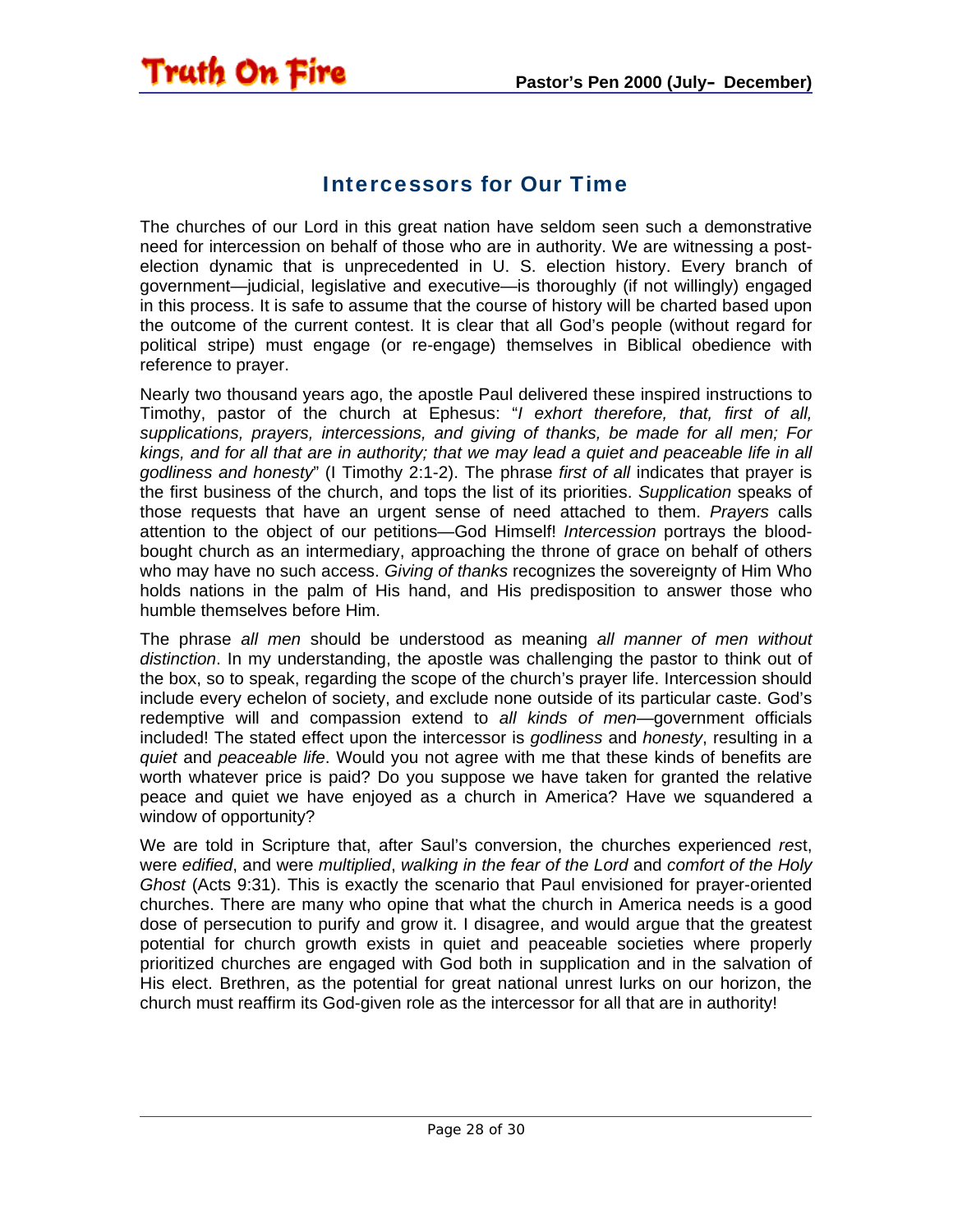#### No "Undo" Button

<span id="page-28-0"></span>A minor incident in my life this last week prompted serious reflection upon a major issue. If you have any experience with computers and word processing, you will immediately identify with the scenario I am about to describe. I was working on my desktop, and executed the wrong keystroke with text selected in the document. Poof! The text was deleted! Problem? Hardly! A simple click on the **Undo** button restored all that I had momentarily lost!

This common and fixable error in the computing world reminded me of the critical nature of decision-making in the real world. Kindled within my imagination was a fresh consciousness of the devastating effects of sin and disobedience against God. In this regard, walking the path of life is dissimilar to working with a word processor. In other words, there is no Undo button for a bad decision!

Consider for a moment the men and women of Scripture who might have received enormous benefit from such a device. Adam, for example, became complicit with Eve in eating the forbidden fruit. His entire being was instantaneously corrupted. Innocence was suddenly vanquished and permanently lost, replaced by an ungodly and uncommon aversion for God his Creator. Nothing less than the precious blood of God Incarnate would be required to atone for the sins of Adam, his wife, and us their children.

Unfortunately, the Undo button has never been an option for the unwise and the disobedient. If so, it is doubtful that Lot would have pitched his tent a second time toward Sodom. Achan would have avoided the accursed thing in the city of Ai like a contagious disease. David would have refused to allow an inadvertent glance at Bathsheba to become an inappropriate gaze. Esau would have reconsidered the sanctity of his birthright. Samson perhaps would have renounced vanity, embraced virtue, and fulfilled his Nazarite vow. Can you identify with these Bible characters? I certainly do! While I rejoice in the forgiveness of sin so abundantly provided me by the Lord Jesus Christ, I am reminded daily of the lingering ill effects of sinful choices.

The Scripture teaches us that the way to avoid *fulfilling the lust of the flesh* is to disallow any *provision* for it by *putting on the Lord Jesus Christ* (Romans 13:14). *Provision* is the Greek **pronoia**, a combination of **pro** (before) and **noia** (a thought). It signifies *forethought*—that which is contemplated by the mind before an action (i.e., decision). We make *provision for the flesh* by allowing our thoughts to entertain or contemplate evil beforehand. Contrariwise, we put on the Lord Jesus by permeating our thought life with the Word of truth, and embedding it there through meditation and prayer so that it wields a dominating effect upon our conduct.

Brethren, in the spiritual realm, the best defense against sin and its dismal aftermath is a mind on offense, pursuing the truth as it is revealed in Jesus Christ. Evangelist R. A. Torrey often described it as "searching the Scriptures daily to discover the will of God, and doing that will every time you find it!" Amen! And so we understand that it is the DO of discipleship that precludes any need for the UNDO of disobedience!